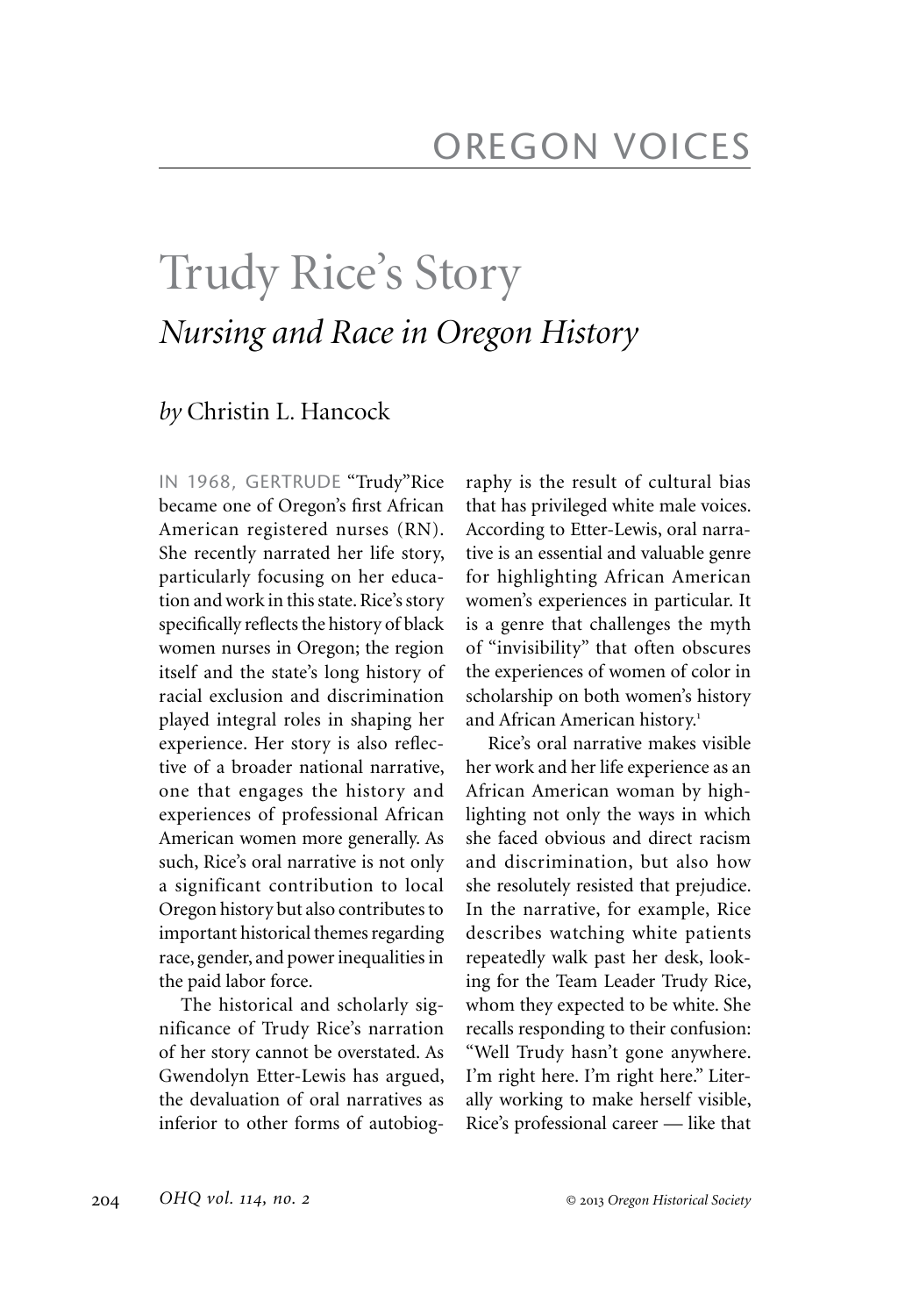All images courtesy Trudy Rice



*Gertrude "Trudy" Rice joined a small number of African American registered nurses (RN) in Oregon when she graduated from Portland Community College (PCC) in 1968. Rice was part of the first RN program at PCC (then based at the Sylvania campus). Rice offers an analysis of her success, saying:"I've come this far by faith!"*

of many African American women across the country — has been one in which she steadfastly connected nursing to social justice. In reflecting on both the challenges she faced as well as her perseverance, Rice attributes her success to an unwavering faith in God.<sup>2</sup> Finding support in friends, family, and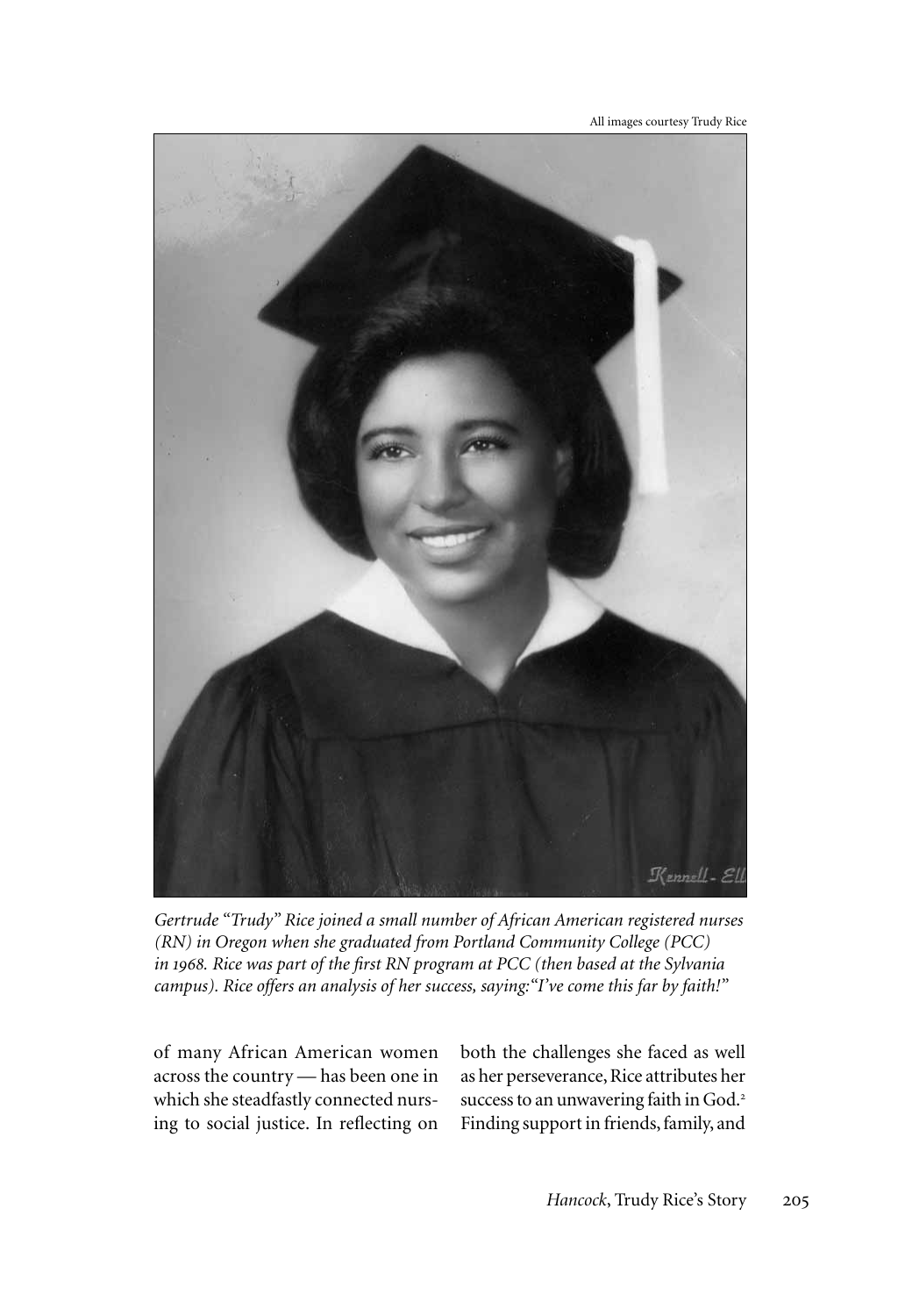faith, Rice portrays her story as one ultimately steeped in hope.

And yet, the very fact that Rice found it necessary to resist racism in her daily work life suggests one of the most important contributions of her story. The oral narrative reveals that Rice regularly engaged in the unofficial and unpaid work of educating others about racism. As Etter-Lewis argues, African American women professionals were often well versed in dealing with explicit racism, sexism, and exclusion by the time they entered white, male-dominated professional positions.<sup>3</sup> "In fact," writes Etter-Lewis, "the discrimination often intensified as a woman advanced to higher levels in her profession."<sup>4</sup> Certainly that reality is reflected in Rice's nursing career in Oregon, both in her work as a surveyor with the Health Department as well as in her role as nursing supervisor at Kaiser. Rice's consistent interventions in racism and discrimination in the workplace, her creation of the Harmony Group as a cooperative response to that racism, and her role as a mentor to younger African American nurses all suggest that her job responsibilities unofficially expanded to include the work of fighting racism.

Historian Elsa Barkley Brown has argued for the importance of highlighting the "relational nature of difference" in understanding women's pasts.<sup>5</sup> Recognizing social interconnectedness, Barkley Brown notes that simply acknowledging difference in the historical record is not enough; that contributory process — merely adding the experiences of women of

color to a pre-existing historical narrative — only serves to reify difference and inequality. By contrast, Barkley Brown challenges women's historians to explore "difference" in relationship. Rice's story provides a rich point of entry for asking questions about the relationships between and among nurses of color and white nurses in Oregon.

Twentieth-century nursing history stands as a microcosm of the larger issues of race and gender in American history and culture. Long associated with women's assumed roles as "care-taker" and "nurturer," nursing provided women an opportunity to bring characteristics deemed acceptably "feminine" into the public sphere. In part, nursing history reflects a narrative of progress and professionalism as women moved from untrained and unpaid caretaking work to rigorous training programs that delineated that traditionally female work as a respectable, professional career path.<sup>6</sup> As white women in particular benefitted from that professionalization, however, they often carved out public careers at the exclusion and expense of black women and other women of color. Historian Evelyn Nakano Glenn has noted that during the latter half of the twentieth century,

racial-ethnic women [were] disproportionately employed as service workers in institutional settings to carry out lower-level "public" reproductive labor, while cleaner white collar supervisory and lower professional positions [were] filled by white women.<sup>7</sup>

Professionalization in nursing had the practical effect of continuing and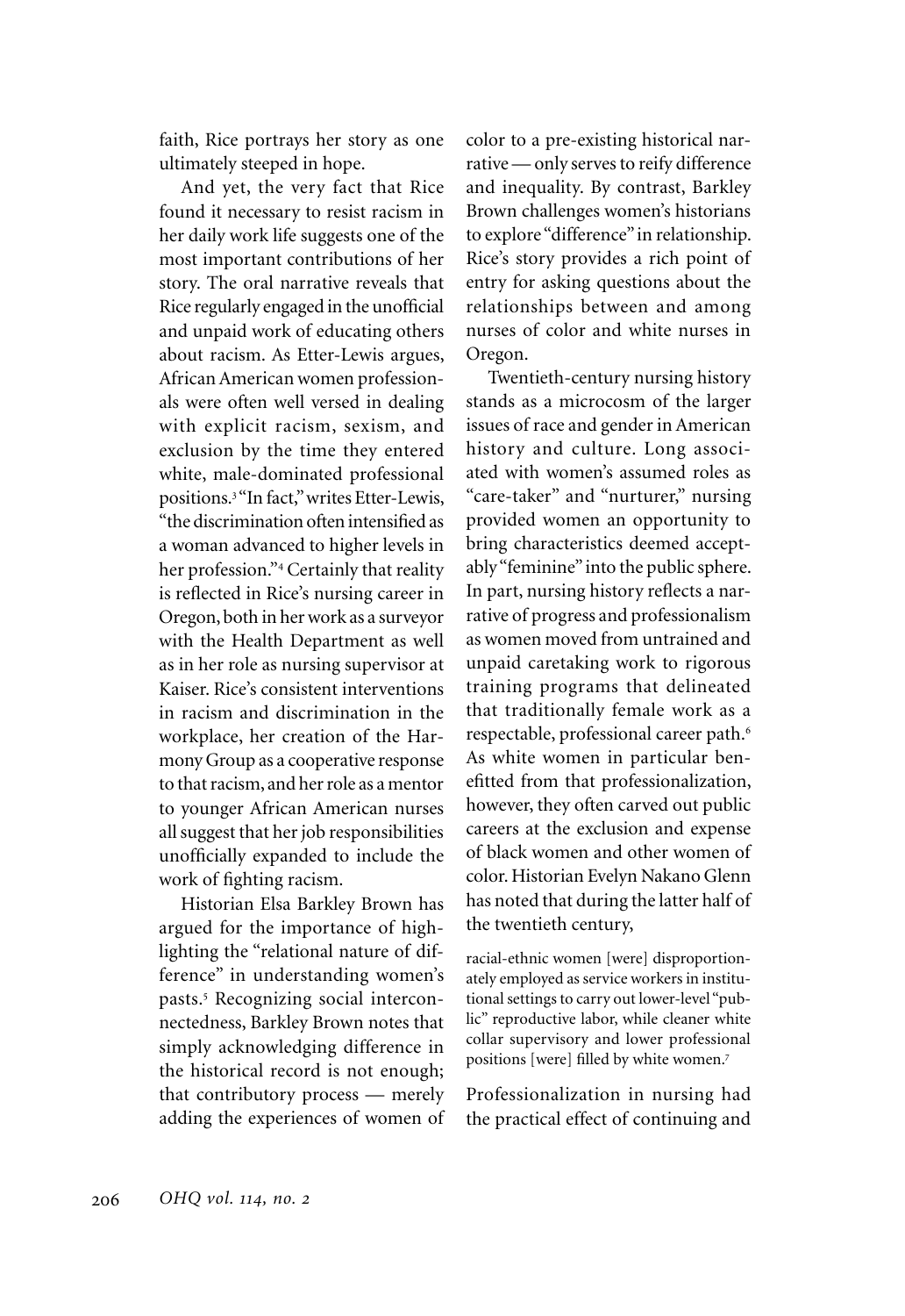exacerbating racial, ethnic, and class exclusion as well as stratification in the profession. In other words, registered nurses, at the top of the hierarchy, were overwhelmingly white and middle class, whereas women of color and working class women predominately filled the less prestigious, lower paid positions of practical nurses and nurse's aids.<sup>8</sup> Increasingly during the first two decades of the twentieth century, women of color found training programs and professional organizations closed to them, thus cutting off professional opportunities in nursing.<sup>9</sup>

In Oregon, in order to make headway into nursing and other professions, African Americans needed full integration and equal access to educational opportunities and professional organizations. Although by 1900 several important individuals had blazed trails in Portland, establishing black-owned businesses and newspapers, overall few roles existed for blacks in the professions.<sup>10</sup> As historian William Toll has noted, during the first two decades of the twentieth century, Portland's black population was successful in establishing a "homeowning working-class community," but its small size combined with racial hostility meant that most blacks continued to depend on white-owned wage labor, resulting in "economic stagnation" for the next generation.<sup>11</sup>

Efforts at passing legislation to illegalize discrimination, which began early in the twentieth century, increased in the aftermath of World War II. Through the work of the Urban League and the local chapter of the National Association for the Advancement of Colored People (NAACP) in particular, Oregon finally passed a State Public Accommodations law in 1953, outlawing racial discrimination.<sup>12</sup> Although that law was an important step in opening the professions to Portland's African American community, it was, nonetheless, only a first step. Like the national civil rights legislation of 1964, it was negative legislation, simply outlawing overt discrimination — necessary, but not enough to eradicate a long history of racism.

When Trudy Rice graduated from the nursing program at Portland Community College (PCC) in 1968 and began her nursing career, she was clearly still an early pioneer. Historian Patricia Schechter has noted that "in the 1970s, RNs in Oregon were 95% white."<sup>13</sup> During Oregon's post-civil rights era, a still relatively small black population, combined with continued racial hostility, set the context for Rice's work as a nurse. As Rice began to establish her career during the 1970s, she, along with a handful of other women of color, began to write the pages of a new and continuing history of black women in the professions.<sup>14</sup> That more recent history importantly highlights the distinctive nature of African American women's experiences. It reveals power inequalities in the workforce even as it provides an example of determined resistance. Very much under-studied, this recent history demands the attention of scholars and new scholarship; in other words, we historians have much more work to do. Thankfully, we have the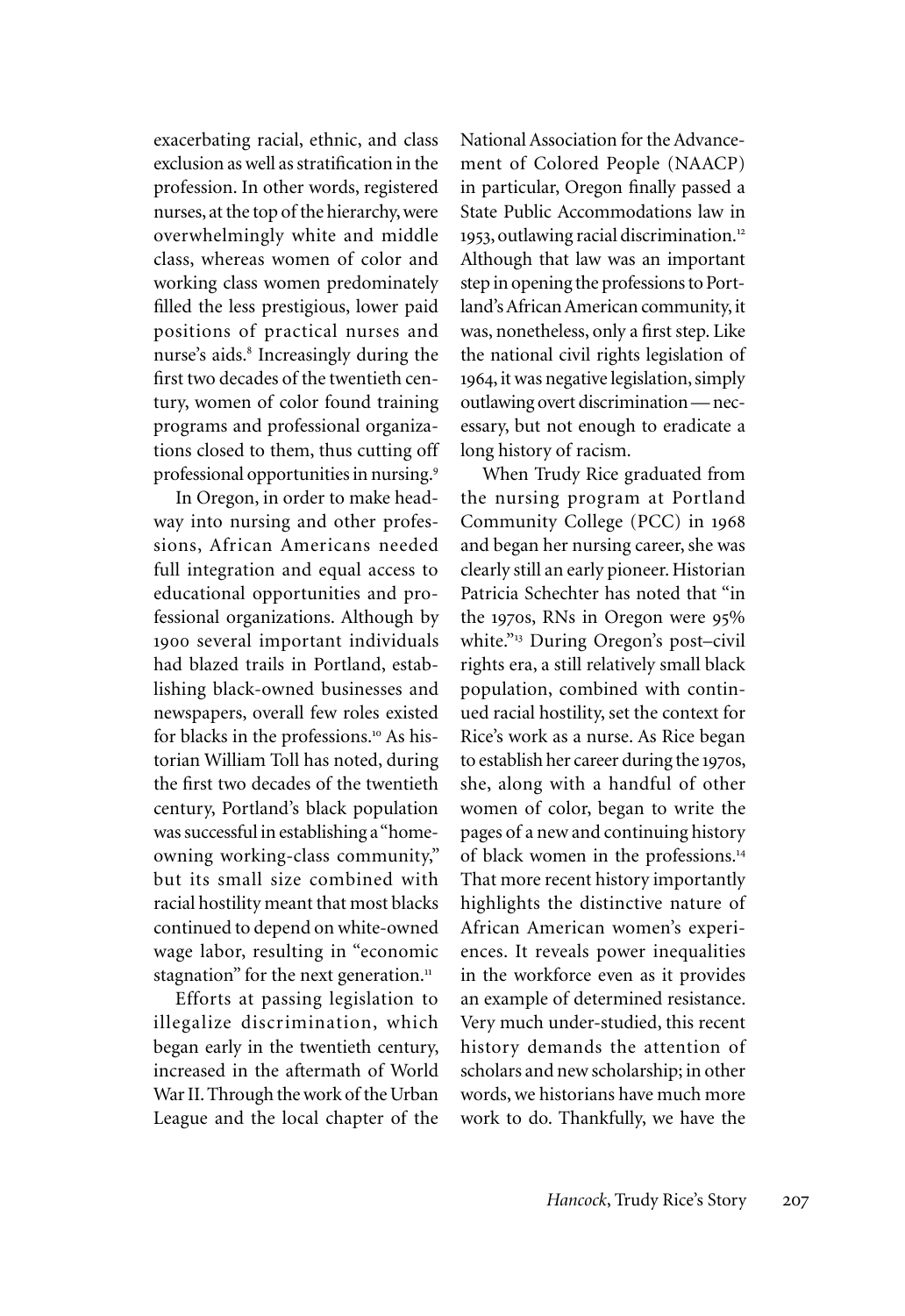stories of women like Trudy Rice to guide us in examining the time period.

Rice's story is particularly powerful because it acknowledges the continuing, recent historical injustices of American racism: from her descriptions of white medical personnel's assumptions that she must have been a member of housekeeping rather than a nurse to her experiences as a surveyor with the Oregon Department of Health in which skeptical business employees regularly called to confirm her status as a state employee to the painful racial stereotyping that led subordinate nurses to give her a birthday cake decorated with the image of Aunt Jemima. Throughout such rich descriptions, Rice astutely employs her own analysis of racism through what she calls the "flip-side," a re-imagining of various situations in which race is reversed. Ultimately, it is Rice's telling of her story that provides readers a potential road map for change, for racial justice in Oregon.

TRUDY RICE: My full name is Gertrude Woods Rice, and my family was from Louisiana. We came here [Oregon] when I was four years old. So, I know little about actually living in Louisiana, but I did visit back and forth quite a bit. My middle name, Woods, is my original name [from] my father's side of the family, and he was from Louisiana, too. He was a neighbor of my mother's; they lived about a half a mile from each other down in Louisiana, down in the bayou, in the swamps, and that's where they came from. They came up here [to Portland, Oregon] during the [Kaiser] shipyard days. My father came in 1945, because he was in World War II, and he came after the war was over. So, my mom and my grandmother and grandfather and my sister and myself came here in 1944. That was a big thing that happened at that time. I guess lots of people came from down South up to the Pacific Northwest. We lived in Vancouver, Washington, and then we moved to Vanport, [Oregon], and we moved about six months before the flood in Vanport in Northeast Portland.

CHRISTIN HANCOCK: When did your dad join you?

TR: He joined us the end of 1945, after the war was over. I guess when they first came, they thought that they would be going back to Louisiana to live; but for some reason they decided to stay in Portland.

CH: Can you tell us what schools you attended?

TR: I attended Boise grade school — I loved it. And I attended Jefferson High School. I'm a proud Jeffersonian, proud Democrat, you know. So, I love Jeff and Boise, and I had lots of fun there. I really enjoyed going to school. We lived about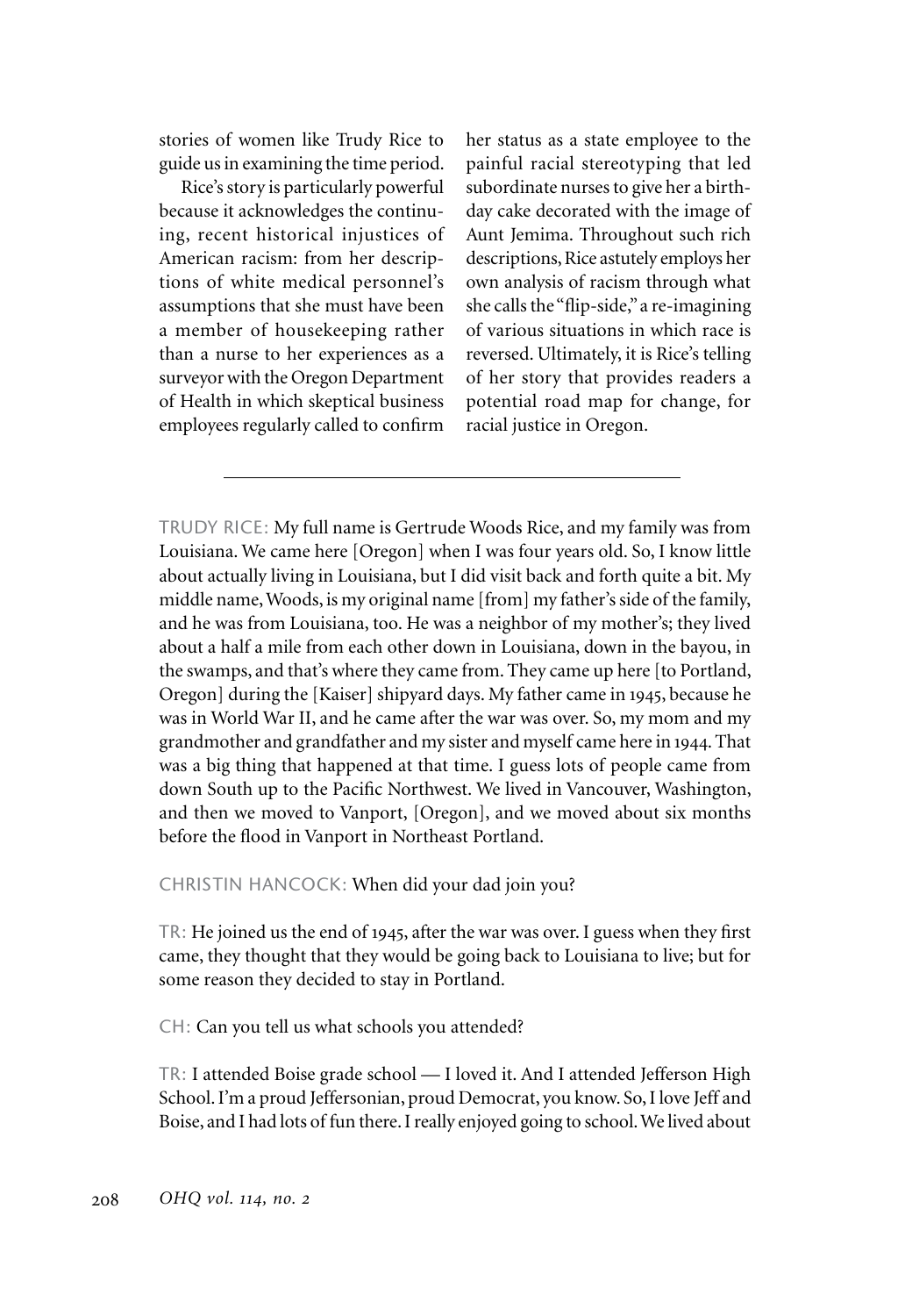

*Rice (née Woods) and her family came to the Pacific Northwest from Louisiana in 1944, first settling in Vancouver, Washington, and then in Vanport, Oregon. The family moved to Portland in 1948, just a few months before Vanport flooded. This image, taken in Vancouver, is of three-year-old Trudy (far left) with her mother Pereace, infant sister Gertiemae, and her aunt Berniece (far right). Rice's father, Themous Woods, joined the family in 1945 after he was discharged from military service.*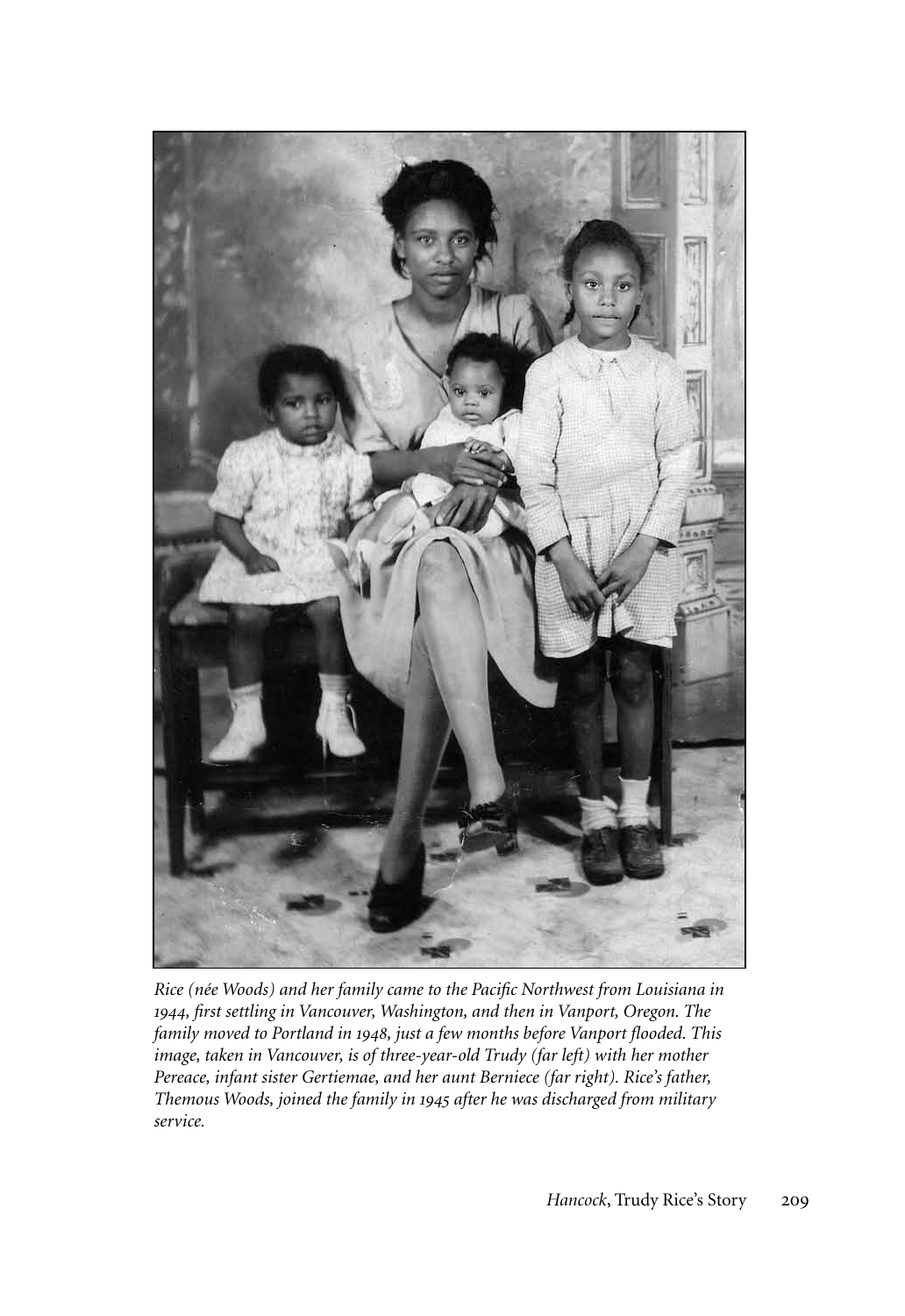

*A thirteen-year-old Rice, wearing her Campfire Girls uniform, poses in 1954. By this time, Rice's family was living in Northeast Portland where she attended Jefferson High School.* 

a block from Boise, so we could hear the school bell when it rang and we [would run] over to the schoolyard to play. We lived probably a couple miles away from Jefferson, but we walked. We loved walking to school. It was very much a community. Our neighborhood was that village that they talk about. Everybody knew everybody's children, and everybody felt responsible. My neighbors were just as responsible for me as my parents were.

CH: Did you and your family attend any other organizations, like a church or a political organization?

TR: Yes, we did. We were very religious. My parents had joined a church when they were in Vancouver, Washington, and the min-

ister of that church had moved to Portland [and] started up a little church. So, we were members of the Vancouver Avenue First Baptist Church. It became a bigger church later on, but we were very devout members. We attended church practically all day long. We came for Sunday school, and then we came for regular church, and then we'd come back for a program later on. Basically, on Sunday, we were in church most of that day. It was such a small community of African Americans that we basically all knew each other, and even though some of my friends went to other churches, we knew them, too, from school or from where they lived. So, we were pretty tight-knit.

CH: What about getting married, having your own family life, raising children, all of that?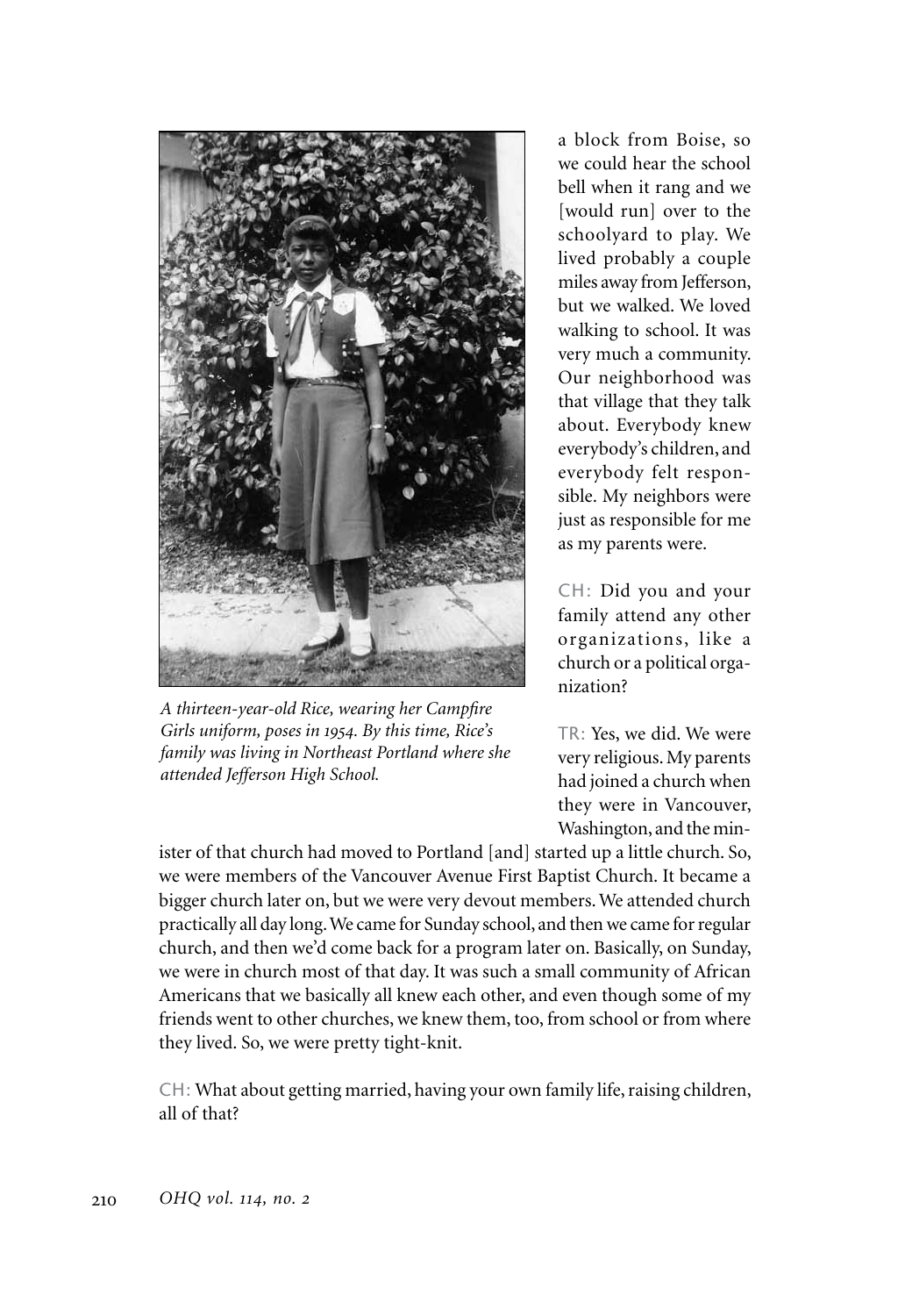TR: I started off at an early age having kids. I had one right out of high school, and I ended up with five kids. I loved each one of them dearly. I became an RN in 1968, [and] then I was married in 1969 and divorced in 1974. I ended up basically raising my five kids by myself. I didn't marry again until 1989; and then, in 1991, I was widowed. So those were all of their growing up years. At one time I raised five teenagers alone! And now I'm happily married. I married Harvey Rice in 1996, and we are still happily married.

I loved my kids; we enjoyed each other. It was hard work, but I loved the work and we just had a happy household. It was a struggle; but looking back on it, I would do it again. At one time, I worked three different jobs, and I was just very well organized. When I think how organized I was — I'm not anymore because I don't have to be — but with the five kids, you had to be organized and know what everybody was doing. I just really put my life into dealing with

my children for a number of years, because I felt like it was what I needed to do. I think, because of them, I kept a good work ethic, because I wanted them to see that you could work and still be okay and make it. We were not rich, but we could make it okay. You could have a roof over your head, and you could have clothes, and we could have food; and we went places every now and then. We went to Lincoln City a lot, and we enjoyed it there. It was great fun, and if we didn't go to the beach, we liked to go to the parks on the Sandy River and just have a nice picnic. I could have stayed home and felt bitter about being single with five kids and being overwhelmed; but I thought it was important to get out and get the kids off the street. And I took



*By 1964, Rice had her Licensed Practical Nurse (LPN) certification and was raising four children (and was pregnant with her fifth, Kelvin): Kathy (left), Keith (infant), Kimberly (top), and Kenneth (right).*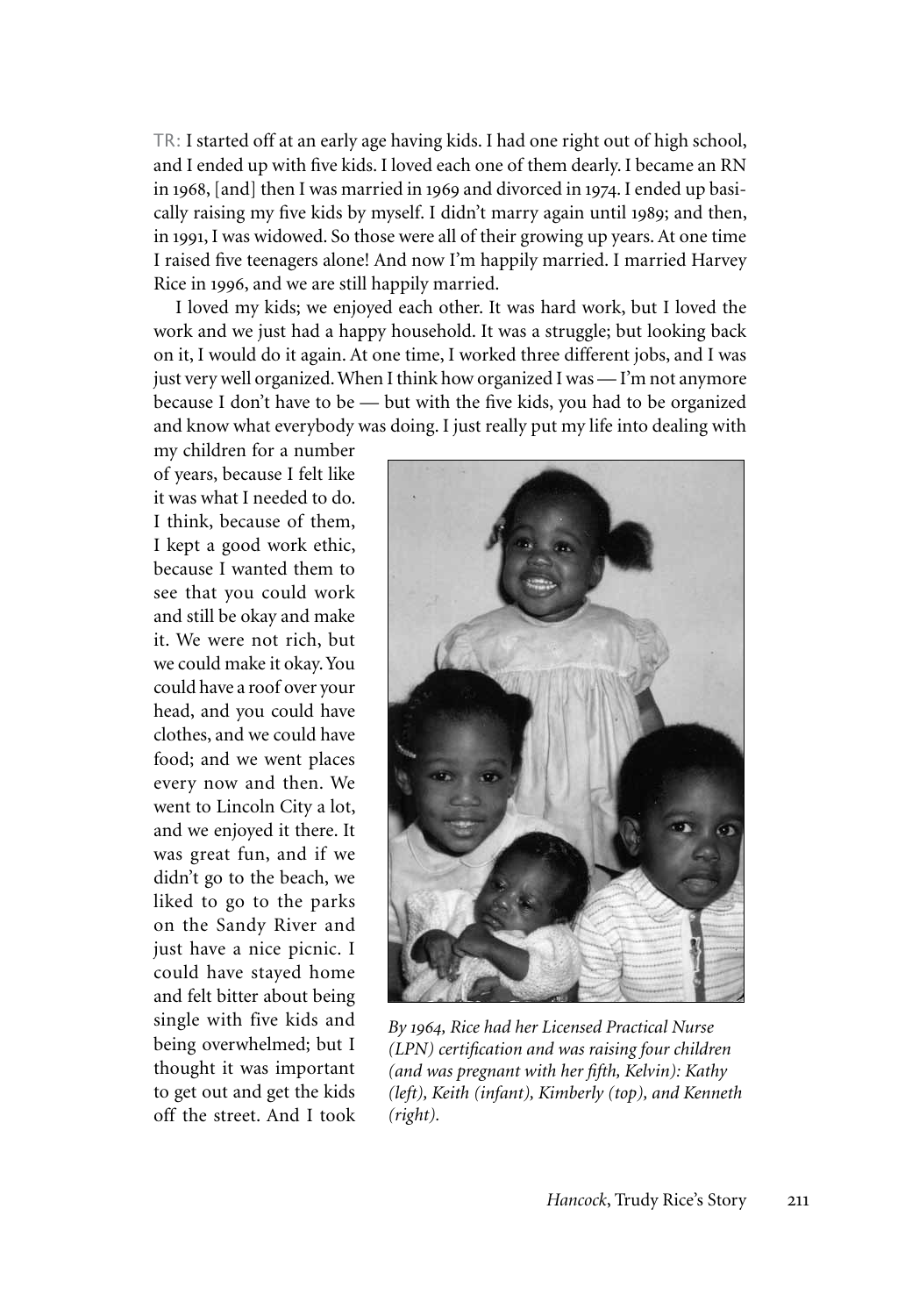

*From 1968 to 1973, Rice worked as an RN at the Holladay Park Hospital in Northeast Portland, rotating between the Psych and Medical Surgery Departments. In this photo, Rice's coworkers surprised her with a cake for her thirtieth birthday in 1971.* 

the kids to Disneyland a couple of times.

CH: So at one point you mentioned that you worked three jobs at one time [Trudy laughs]. What were those three jobs?

TR: I was working full time for Portland Public Schools. I was the health coordinator, and I had to be at work at 8:30. I worked from 8:30 to 4:30; and every Tuesday and Thursday evening from 7 o'clock to 11 o'clock, I worked in a community clinic. We had residents [physicians], I think they were, who came down from University of Oregon Health Science Center [in Portland] to work in the clinic, and I was one of the nurses. And every other weekend I worked at Holladay Park Hospital from eleven

at night to seven in the morning on Friday and Saturday evenings. I had it scheduled so it just worked out. I have three check stubs somewhere that I put away, and I can't find them. I guess I'll eventually find them [Trudy laughs]. I have my first paycheck for Holladay Park [for] \$1.68 an hour [Trudy laughs] that I was proud of. I did those three jobs for probably three or four years, and I worked because I wanted them [the kids] to have all the things that kids want when they're that age. I didn't want them to go without. I don't think they even thought anything about it. I just would arrange things and go to work. On a Saturday, sometimes, I would cook three or four different dishes. I might make spaghetti and lasagna and chili or whatever, and then I would put some in the freezer so that on those Tuesday and Thursday evenings, when I knew I was going to be working, I could just pull something out of the freezer. And it worked.

CH: When did you first know that you wanted to be a nurse?

TR: When we were like eleven, twelve, we lived maybe four blocks from Emanuel Hospital. My sister and I used to ride our bikes up that way and look in the window, and we'd see the nurses in there with their starch-white uniforms on and their white caps on and I would look in there and I'd say: "Well I'm going to be a nurse like that one day." I always liked to help people. I was always concerned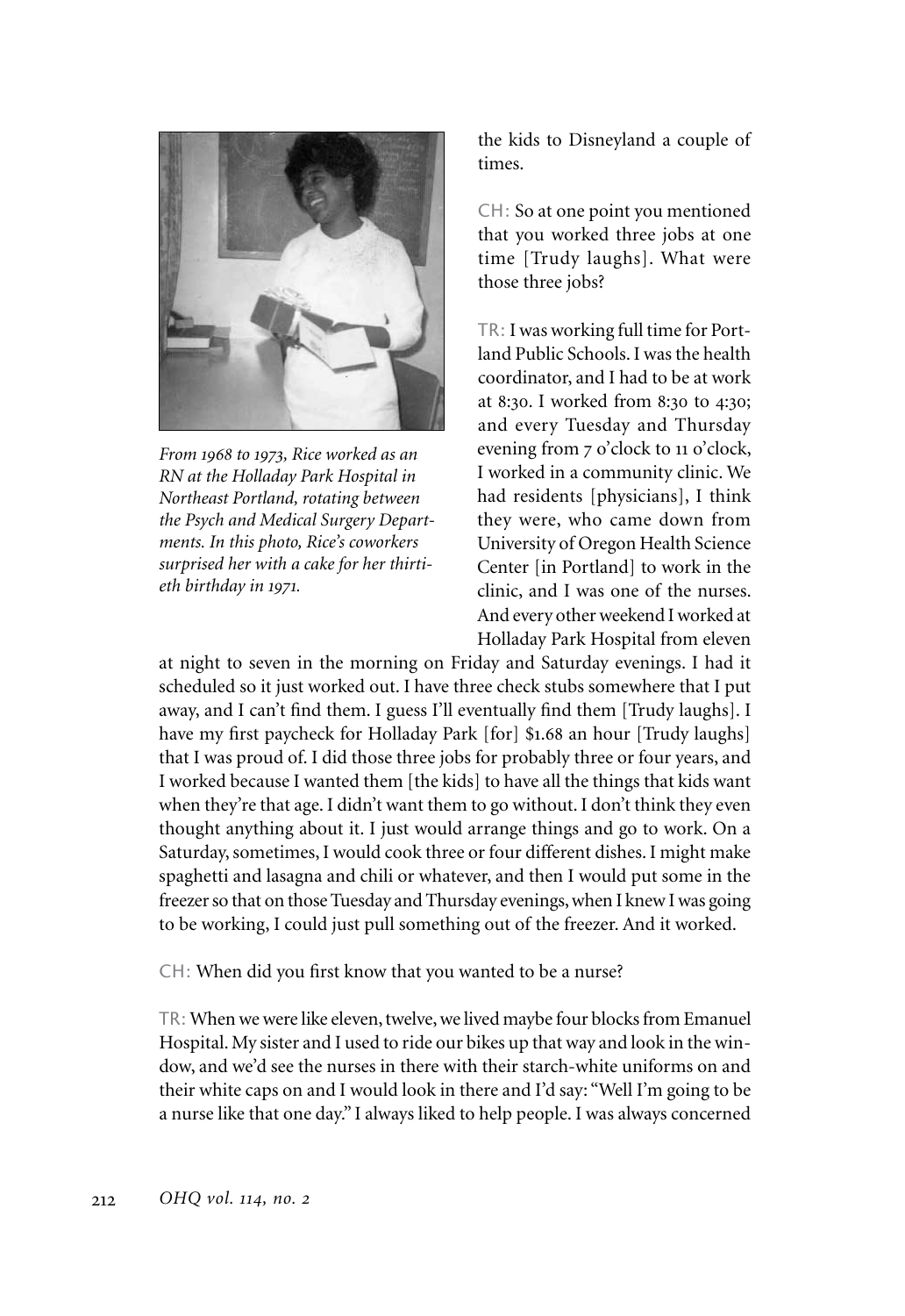about people, and my mother was one who if someone in the neighborhood had been sick or hurt or hospitalized or whatever, she would tell us to go over and ask them if there was something we could do for them.

As I got older, I still wanted to do things to help people in any way that I could. At one time, I remember, after my junior year in high school, we had gone to Louisiana, and I had seen some of the injustices that happened there. I saw all the signs: "No Colored Allowed," "Whites Only," you know, the colored taxicabs. And we had cousins that lived in Houston, Texas, and they worked in a restaurant where no coloreds were allowed, but still they worked there. And I remember becoming very upset about that and just something in me rose up. I was — I felt militant and all those different things — and at that time I said: "I'm going to be a lawyer, I'm going to right all the wrongs, personally, by myself" [Trudy laughs]. "I'm going to go out and right all the wrong." And that was one way I thought I could help. But the way it ended up, I decided that I would like to be a nurse.

So I had a couple of kids, and I saw a program that someone had told me about to become a licensed practical nurse. It was through Portland Community College [PCC]. It was an evening program, so it worked out really great for me. So, I took advantage of that and got into that program and went through it and got my license as an LPN. I worked my first job at that time where I really made supposedly decent money. After five years, the program at Portland Community College opened up for the two-year RNs — the associate degree nursing program. So, I thought: "Okay, this is what I want to do." Even though there were a number of people who applied — I think it was like two hundred or more applicants and they were only going to take in like fifty — I thought: "Okay, I guess I'll have to take a chance." So I took a chance, and I made the cut, and then the next cut, and then the next cut. So, I did get in. I was one of only two African Americans that they took in the program.

#### CH: This was in the RN program?

TR: This was in the RN program in 1967. So, I got into the program. It was difficult, and the person that was in charge was very strict and had lots of things she had to say about, you know, the different ones coming in. She didn't think that I would be able to make it through, because she felt that all my kids would [make it] difficult for me. She taught me the word, "stick-to-it-ness." She said you've got to have "stick-to-it-ness": you have [to] be able to hang in there. She said she had a history of having some African Americans in programs, and they never stuck to it. So, I thought: "Okay, this is something that I'm going to do." I mean, she didn't know me, and she didn't know how determined I was. I think she found out later [that] there were several other older people in the class — we were considered older, that had kids — and I think we all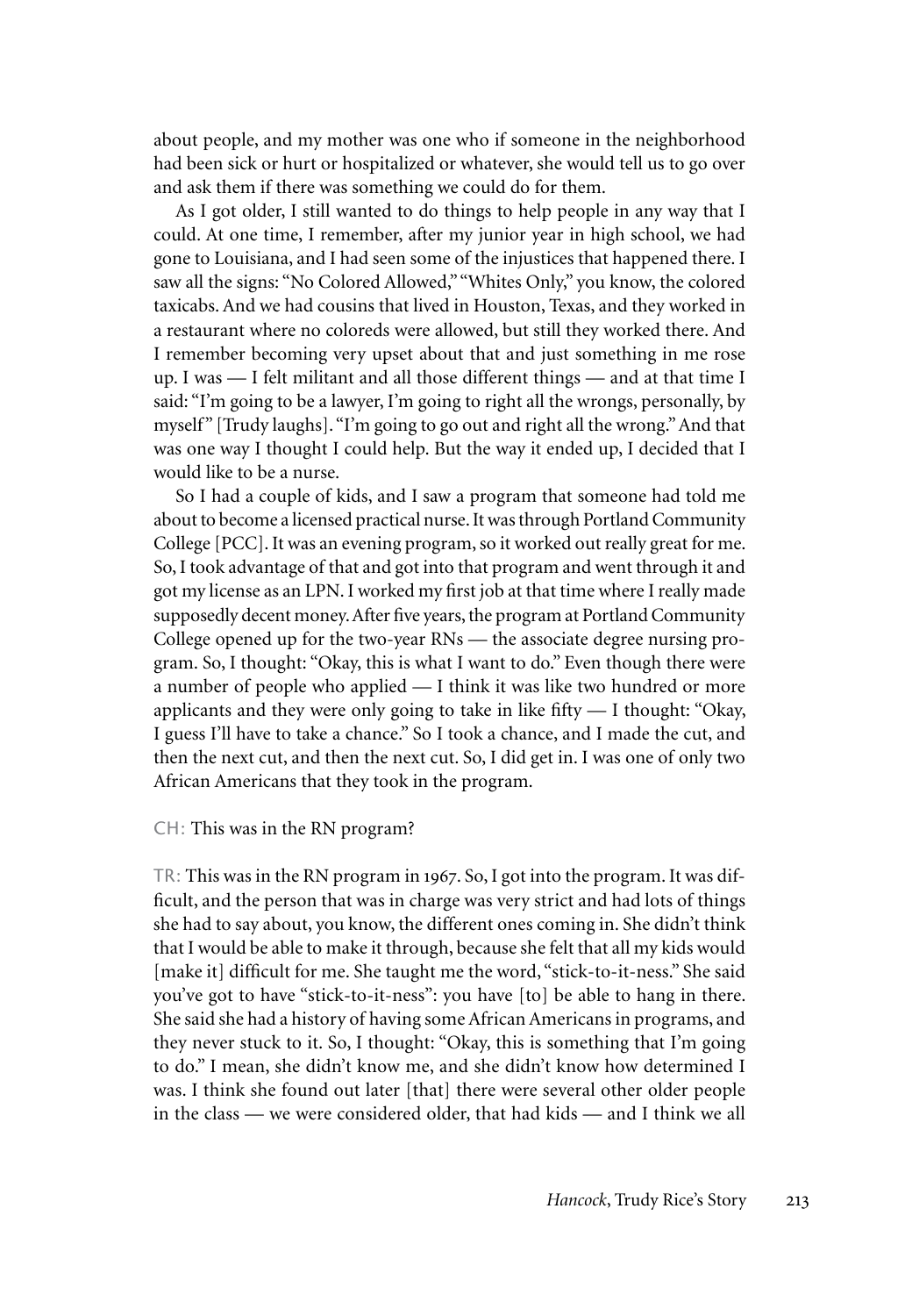graduated. We were the ones that she thought were going to drop out, but I think the way it happened was I really didn't have time to waste. I was there for business, and so, I did the business that I needed to do. I saw other people, you know, playing around, and some of them didn't really study, or didn't do things until the last minute or whatever. But I was there for business. It was like I knew that I had to do this, because I had a family that was waiting for me. So, I went through it even though it was really challenging, even from just being in the training.

I [faced] obstacles where people made racist comments, and they had certain prejudices that they displayed to me in certain ways. For instance, everybody had to wear scrubs in surgery. So, one day, I was supposed to meet my group somewhere, and I had some scrubs on, and I was walking from one operating room and going down to another, and one of the doctors just bumped into me and said: "We need room three clean, can you clean it right now? I need it in ten minutes." He just assumed that I was on housekeeping. And I just looked at him, didn't say anything, and just kept walking. But, I mean, it's just things like that. And then the other terrible experience was [when] I was supposed to be observing a surgery and one of the doctors looked up and saw me and said: "Oh, how'd you get here?" And from that moment forward he started asking me every question that he ever wanted to ask a black person. I was supposed to be observing surgery, so I kept looking to my instructor for help, and she just kept her head down. She never looked up, and she never helped me. When it was over I said to her, "I needed your help." And she said, "I'm sorry but he's doctor so-and-so and he's the head this-and-this, and there's nothing I can do about it." But he just basically asked me every question in the world about black people: What do we eat? Where do we come from? What did my parents do? Did they really like it here? Were they planning on going back to Louisiana? And on and on and on. All while I was a student trying to learn.

At night when I put them [the kids] to bed at 8:30, I would go to bed too; and then I would set my alarm clock and get up at 12 o'clock and study for a couple a hours to 2 o'clock. That was my best time, because the house was quiet and I was able to concentrate. So, that's when I would do my hard reading. Other times, I'd take the kids to the park, and while they played I would sit with my books at the table in the park. I took them to the library, and I would sit in the little kiddy part of the library. My son was three when he got a library card and was one of the youngest kids to get a library card at that time — they did a little article on him in the paper from the North Portland library because he wanted his own books. We would go to the library, and I'd sit in that part and let them look in their books, and while they were looking in their books, I would study. I got good grades and got through.

CH: Did you see or have any role models of black women who were nurses?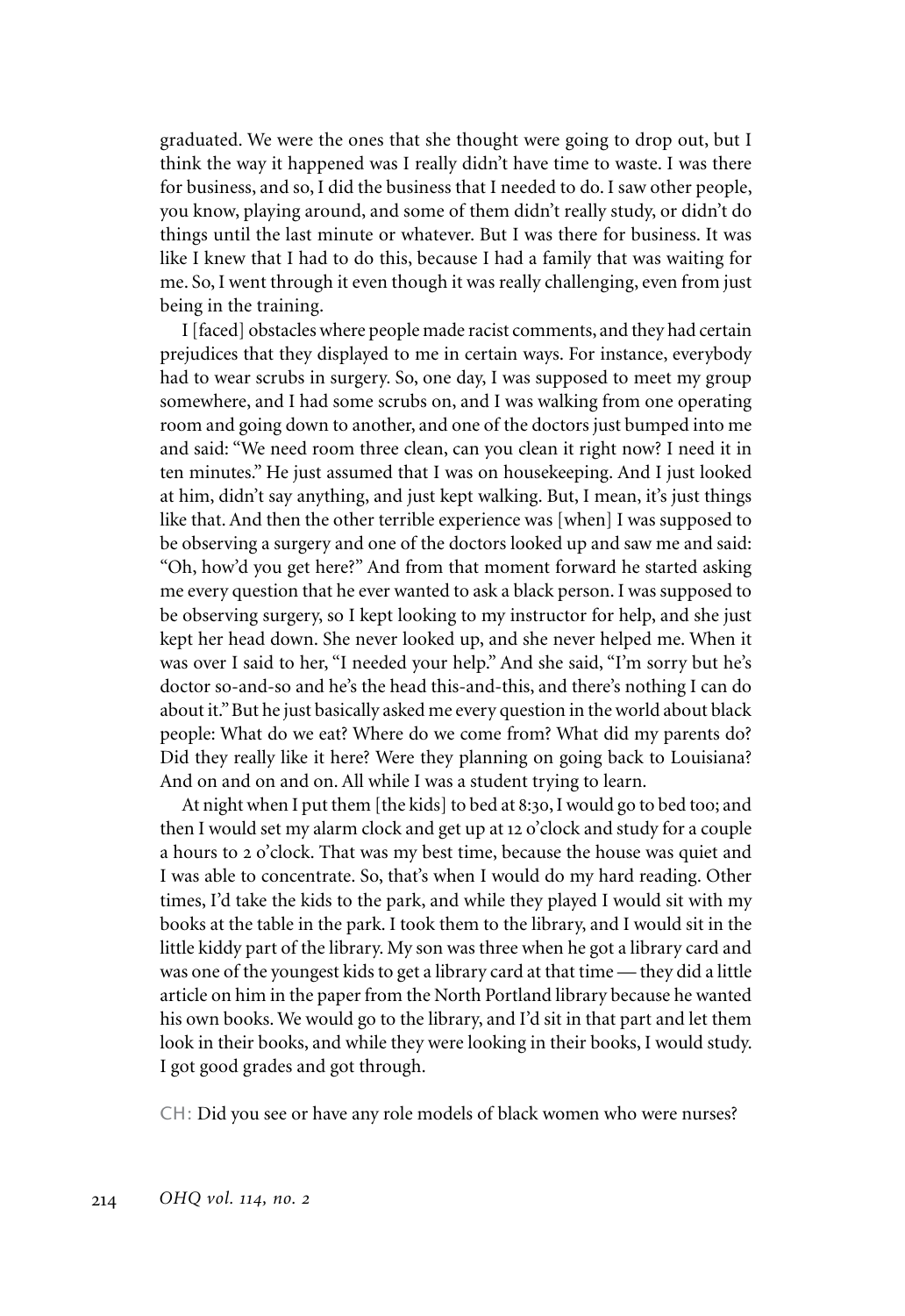TR: I think I knew two women who were RNs. One worked at OHSU, and the other one worked at Holladay Park Hospital. I didn't know them well, but I knew of them and knew that they were RNs. My aunt was an LPN, and I used to see her walk from where she lived up to Emanuel Hospital. She was busy, but I did talk to her a lot and we talked about nursing. [She] was my biggest role model as far as nurses go.

| <b>KNOW ALL MEN BY</b><br>THESE PRESENTS, that | Gertrude Sue Woods<br>has fulfilled                                                                                                                                |
|------------------------------------------------|--------------------------------------------------------------------------------------------------------------------------------------------------------------------|
| and known as a                                 | the requirements of the law governing the Licensure of Professional Nurses and<br>has been duly licensed in accordance therewith, and is now entitled to be styled |
|                                                | Licensed Professional Registered Quese                                                                                                                             |
|                                                | IN TESTIMONY WITHROUT, we hereunto set our names and affix the Seal of the<br>of October anno Domini 1968                                                          |
| Livens                                         |                                                                                                                                                                    |
| Number                                         | alanna M. Manhman, R.M.                                                                                                                                            |

*Rice had worked as a Licensed Practical Nurse (LPN) since the mid 1960s but wanted to pursue additional training. She completed her RN training in 1968 and received her Oregon State Board of Nursing license.*

CH: You said that the supervisor in charge of the training program said that she didn't think you would make it because you wouldn't have the "stick-to-it-ness." Were there other people [who said] you were not going to make it?

TR: A lot of people said: "Okay you're a single mom with five kids. How are you going do this?" It just seemed like such a huge mountain to climb; they just couldn't imagine that I would do it. At Holladay Park, where I had been working as an LPN, I realized that I was doing a lot of things that RNs did, but I wasn't getting paid for it. The head nurse there encouraged me. She said: "If you want to go back to school, you should try. You should go get your RN." And after I got [the RN], three or four LPNs came to me [for advice]. One lady in particular said: "Well, if you can do it, then I think I can try and do it." She got in the program, and she eventually did become an RN.

In my family, my mother and father [told me]: "Well if you're going to try to do it, go ahead and try." They called me the dreamer from when I was a kid. But I think everybody was surprised when I really finished up. Portland Community College really helped me out a lot, because I got a tuition waiver every year. They said if I kept my grade point above a C, I think it was, I got tuition waivers all seven terms. After each term, I would send them a thank you note and tell them how much I appreciated that. I still had to pay for my books. But I think everyone was surprised when I became an RN.

CH: Did you take time to celebrate that accomplishment?

TR: Well, I just jumped right into work, but I had to slow down a little bit. I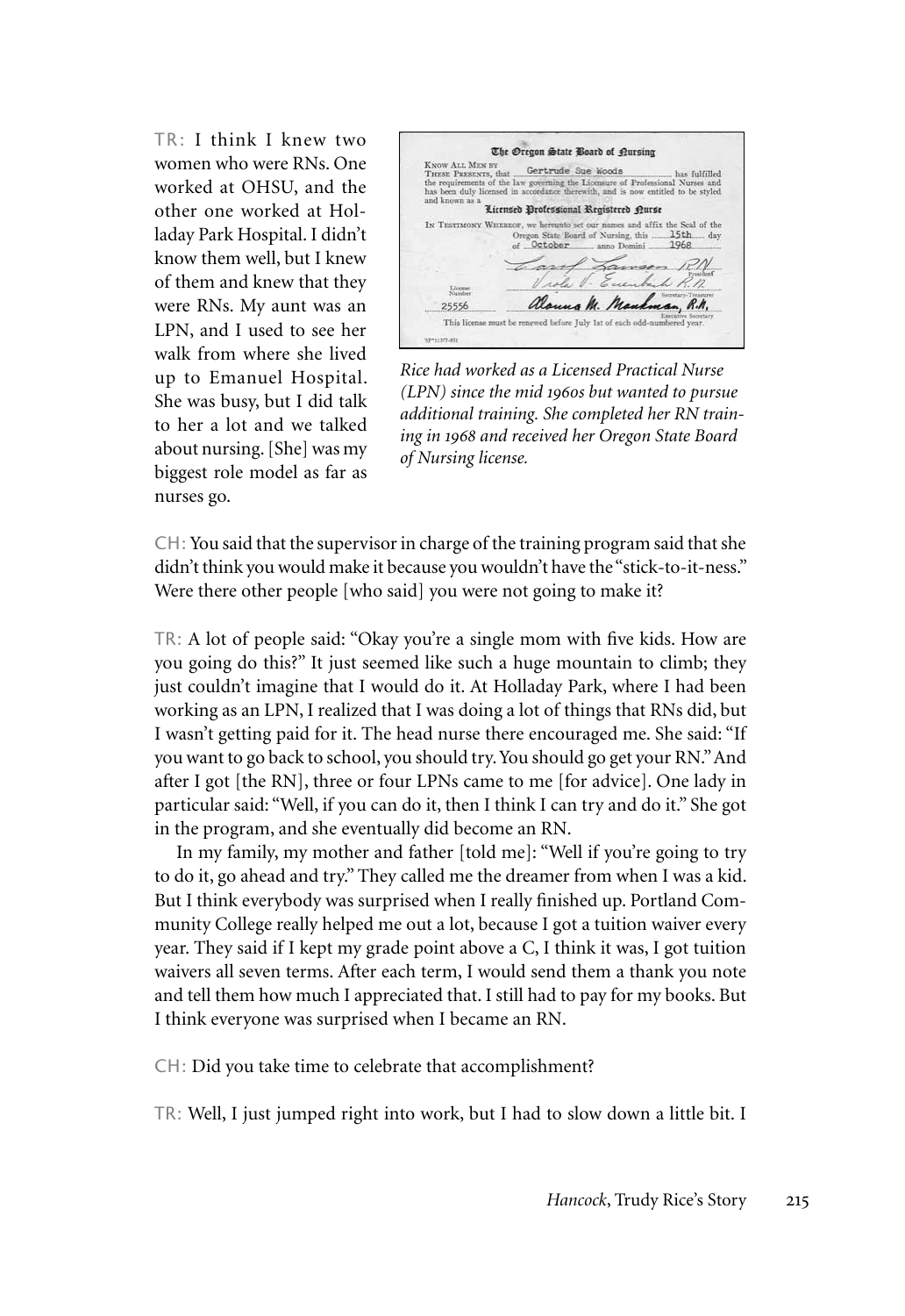didn't realize how tired and beat I was. I had a doctor's appointment for some reason, and he said: "You have mono [mononucleosis]; you have just done it to yourself. You really need to rest." Rest, what's that? I had never rested for years, and so, he forced me to take off a month and he gave me an excuse from work and everything. I was getting ready to start working full time.

CH: Do you remember how many people graduated with you?

TR: I think it was about thirty of us that graduated.

CH: And you and one other woman were African American in the group?

TR: Yes, yes. The other woman was Ms. Lenora Morris. Lenora and I were friends for years, and right now, she's in a care facility. I've gone and seen her once, but she's still alive, yes.



*Rice and classmate Lenora Morris received press in local newspapers for their completion of the PCC Nursing program. Morris went on to a distinguished career as a nurse at Oregon Health and Sciences University.* 

CH: Can you tell us about the different jobs you held as a registered nurse in Oregon?

TR: I had worked as an LPN at Holladay Park Hospital — I had worked there part time while I was in training — so I continued to work there. I went back on the floor where I first started. The head nurse there, the one that had encouraged me to go back to school, told me when I came back that she was thinking about retiring. Maybe within a year after I came back, she retired, and guess what? I became the head nurse on that floor. So I was head nurse on the med[ical] surg[ery] floor at Holladay Park Hospital, which was a big challenge, but I really enjoyed it. I learned all the basic things that you're supposed to learn as a nurse. I mean, you go through training, but you really, really learn it once you're at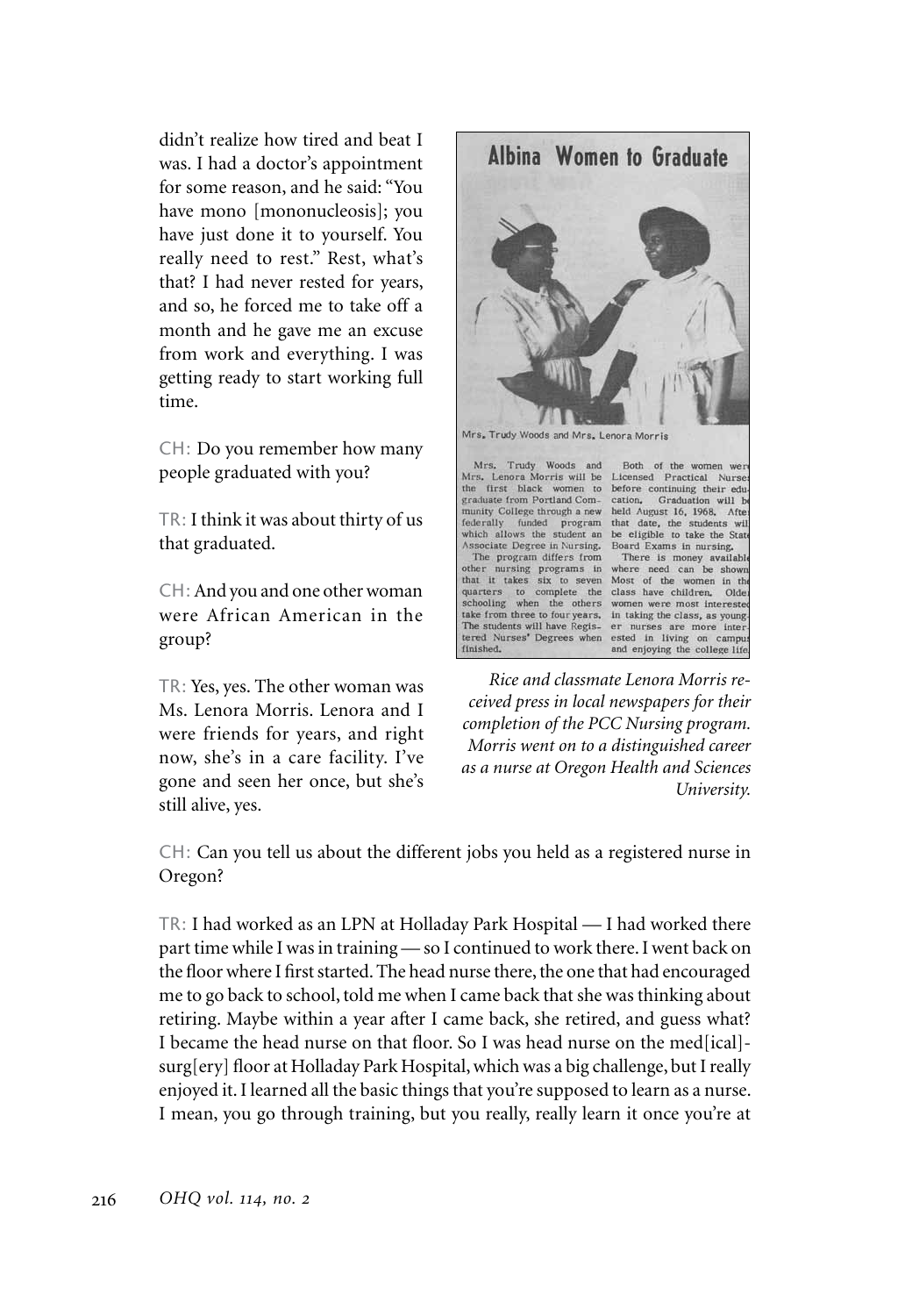work; and so, I learned all about IVs and catheters and all those kinds of good things and all the different procedures.

And, of course, the biggest thing that you learn is how to get along with the doctors and staff members and how to be a good team member. So, I worked at Holladay Park full time for five years from '68, full time, to '73. And then my marriage was falling apart, so my kids were at the age where I wanted to really be with them, because of what had happened. So, I had a chance to get a job with the school district, and I thought: "Okay, this'll be neat because I'll have the exact same hours they have — off on the weekends and off on the holidays — so this will give me a chance to be with them and not leave them so much."

When I worked at Holladay Park Hospital, I had to work every other weekend, and so, the kids would be at home alone on those Saturdays and Sundays. I would get these phone calls [from them], and of course I had told them: "Don't call me unless it's a dire emergency, do not call the hospital and call me." So [my] daughter Kimberly would call and say: "This is a dire emergency." And I would say: "Oh boy, what is it?" And then she would tell me something like, "there are two dogs in the backyard that are fighting" [Both laugh]. My one son — I have to tell this — they were fixing breakfast, and my youngest son, [the older siblings] picked on him, so he called me. Now this is Holladay Park Hospital. It's not a huge, huge hospital, but a nice size hospital, and he would call the hospital, the operator would answer the phone, and he'd say: "Let me speak to my mom" [Both laugh]. And they're like: "Okay, who is your mom?" And he had done it so much that all the operators knew him. He'd say: "I want to speak to my mama." And they'd say: "Okay, hold on Kelvin, we'll get you there."

So, when I got a chance to work for the school district, I said: "Okay, so now you know you guys really messed up because I'm going to be home with you every weekend. Now you won't be home alone again." So, I got the job with the school district. They wouldn't let me completely quit at Holladay Park. They said, "No, no, no, no, you're working for the school district you can probably still work part time for us," or "come back during the summer." After that, the next three or four summers, I still worked at the hospital. In both places — at Holladay Park and at the school district — I met good people that are still my friends. So, you know, that made up for all the other rude comments; it made up for anything else that might have happened. Good friends have helped me along the way, throughout all the years.

I worked at the school district from '73 to 1980. In 1980, I started working for the Department of Health through the state. I was a surveyor, as they called us, and so, I went in and checked out any complaints or anything that was going on. We had to see to it that everybody lived up to the regulations of the state, so any formal complaint had to be investigated. I ended up being on a team that investigated complaints, traveling all over the state, going to all the little small cities. You know, being raised in Portland, I knew how people felt and the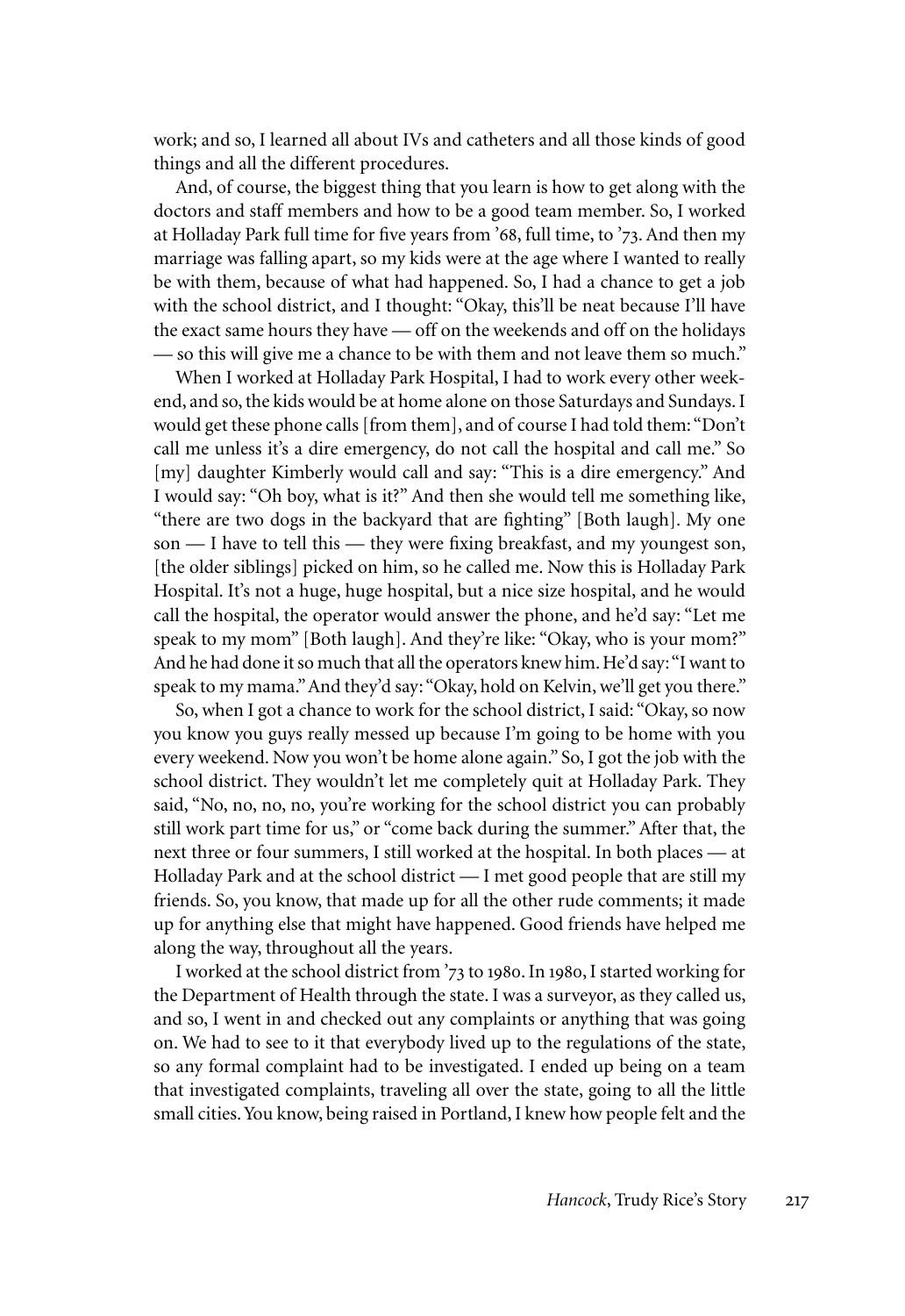attitude of a lot of people; but when I worked for the state and I traveled to all the different little small places in Oregon, I think it was even more prominent, because I was going to places where some of those people had never been around people of color.

They had never worked with any people of color, never went to school with them, never in their neighborhoods, [never] went to church with them. So, this was a new thing to see a person of color come in and be in a position [to say]: "You either are in compliance or you're not in compliance." So, I wanted to represent in a way that would make everybody know that it was okay and to give them a different impression maybe from what they had about people of color or minorities — everybody had their way of describing it. Some said minorities, some said people of color, some people said African Americans, blacks; but everybody had their opinions about what they had heard or what they had seen. Every place I went, this was so.

This was so amazing to a couple of the nurses that worked [and traveled] with me. Every place I went either an administrator, or the director of nursing services, or somebody in a position like that would either have a story to tell about black people, a joke to tell, or some kind of little something that they just felt like they needed to say, just seeing me there. We couldn't just come in, do the survey, do the exit interview, and leave. They always felt like they had to at least let me know that they either knew a black person, or that they once had a black person as a neighbor, or that this was the latest thing that they heard, or they just had to mention the fact — or let me know — that they knew that I was black. They couldn't just leave it. So, I accepted it and [told myself]: "Okay, I'm just really doing my teaching thing." I felt like, alright, every time they would step into it, it would give me a chance to either correct something or make a good comment, or whatever. But the person with me, it was upsetting them [Trudy laughs], because they were saying: "My goodness I've done this many times before, and these people have never acted this way, but now they see you and they feel like they need to say something or act a certain way." So, it was interesting.

And I had many little incidents happen, especially when I was traveling alone. The way we were supposed to do it, when you walk in a place, you say who you are: "My name is Trudy Rice and I'm from the State Health Division and here's my card." And you wore your name tag, and you presented your card. So, they saw that, and then you would state the reason why you were there — either to do a survey or to follow up on a complaint or whatever. And I would do this and inevitably — it never failed, nine out of ten times — they would step back, look at me, and say: "Okay, excuse me a minute." Then they'd go back and get on the phone and call my office [Trudy laughs]. They would call my office and say: "Do you have a person by this name?" The boss at the office was confused the first few times that it happened. He mentioned it to me when I was back in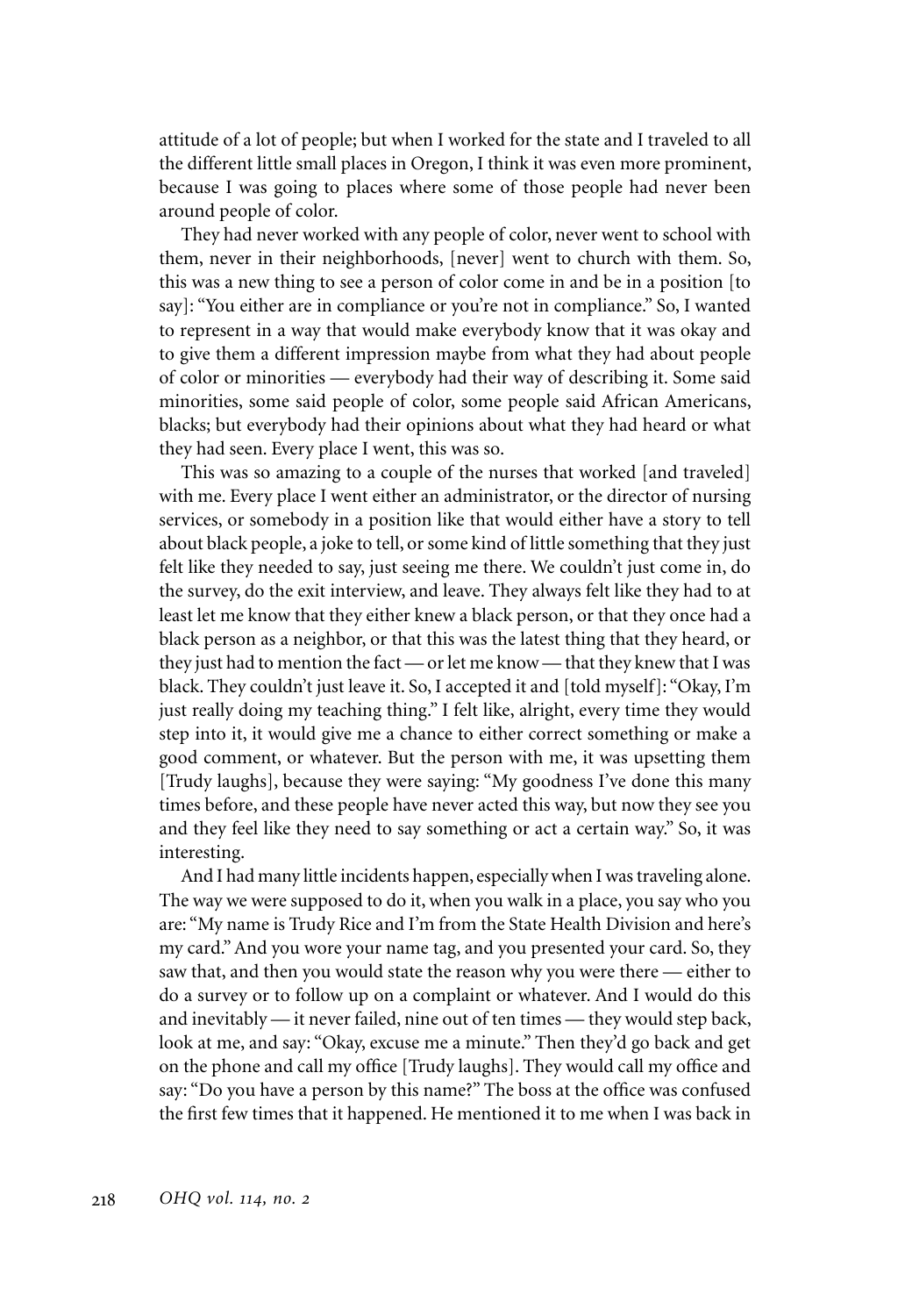the office: "When you go in, what do you do? Do you let people know who you are?" And I said: "Of course I do." And he said: "Well, I get a phone call, a couple times a day, saying, you know, 'This person is here, saying that she's from the state health division and we just want to know for sure if she really is'." So, [Trudy laughs] I had to make a joke out of it. I said: "I guess I'm going around the state, impersonating a surveyor," which is crazy. Then one day, the boss mentioned it to me again, and I said: "You know why they're doing that don't you?" And he said: "You know, I think I'm finally getting it. At first I didn't want to admit it, but I guess, I guess I see now." And then it happened again, you know. Again they called him and asked him [about me], and he said: "They never do it with anybody else. They never call me and ask me, 'is this really the person?'"

## CH: And you were the only African American surveyor?

TR: Yes, in that office. That was from the State Health Division at the time. One time, we went in to do a survey, and as soon as the director of nursing services saw me, she said: "Will you do me a favor afterwards?" and I said: "Sure." So, after we were finished, she took my hand and we walked down the hallway, and there in that room was a little old black lady. [The nurse] said to me: "Can you just talk with her for a few minutes? She hasn't seen another black person in the last three or four years." I [thought], "Whoa." So, I said: "Of course I'll do it. I don't mind." I went in and talked to this woman, and she was coherent but in and out a little bit; but I think was aware of who I was and that I was there, and she was surprised. I remember her eyes really opened up when she saw me like, "Well, who are you?" And I told her who I was and held her hand, talked. I got the brush and brushed her hair, talked to her for a few minutes. In the meantime, my partner waiting out there for me is dying. So, when I came back [and] told her what had happened, she just about went through the floor. She said: "Oh I've never heard them [administrators] act like this before, never, never." But you know, it was one of those things that happened.

Another time, I flew into Pendleton — I had done it several times. We'd fly into Pendleton, get a state car, and then would drive to Redmond [or] near Redmond where there was a care facility. This particular day I got off the plane and headed over to the desk to have them send a car out around for me, and one of the young women behind the counter came out and blocked my way. She got in front of me and said: "What business do you have here in Pendleton?" And I said: "Excuse me?" And she says: "Well I want to know what business do you have here in Pendleton?" I said: "Well I have state business. But, you know, you need to move out of my way." "Well I was just wondering," she said. "Well do you have a card, do you have something to show that, that's why you're here?" Here is someone that's working behind a candy counter in the airport that sees me come in. I'm dressed in a suit, with a briefcase, and she has nerve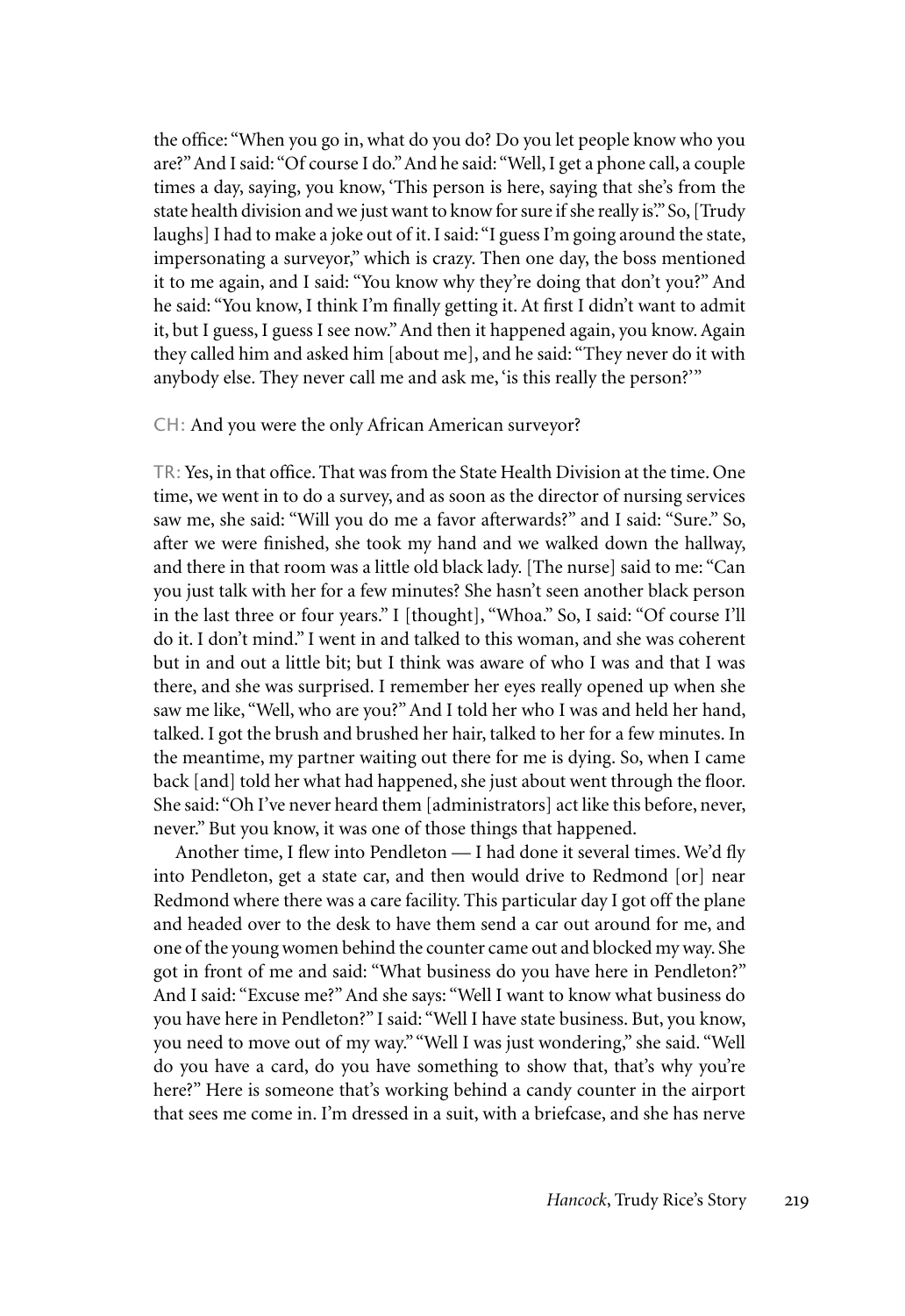enough to come around that counter and confront me and ask me what is my business there. I started developing this thing years ago — I call it the flip side. Can you imagine if a white woman had come with a suit on, with a briefcase, and a young black woman came up around the counter and confronted her? She would have lost her job. She would have been gone. It would never ever have happened. So that's how I look at things. If it was the flip side, what would have happened? And, yeah, this young woman, she was saying: "Well why are you here? What, what are you doing?" She couldn't understand how I could be getting off a plane and having a state car that they were bringing around for me to drive. Incidents like that really make you think.

I had pretty good rapport with most of the different facilities where I had to go in. I worked for the Beverly Corporation for several months, and then I went to Kaiser and, of course, I ended up working at Kaiser for twenty years. That was from 1984 through 2004. They needed a nurse at Interstate Clinic, and I thought: "Oh my goodness. That's only ten minutes away from my house." I was going to take the place of a nurse on sick leave and then I went on and stayed there. I worked in OBGYN for four years, and then there was a position open in the general surgery clinic. They kept asking me about that. So I applied [and] became their team leader, and that was another whole different type of challenge, believe me.

#### CH: And as team leader you had supervisory roles, right?

TR: Yes, yes, and I had all these doctors and these surgeons that are — how can I describe surgeons? Arrogant comes to mind. Oh they were everything: arrogant, opinionated, bleh, on and on and on. You know, [they] thought they were the world's saviors. [I had] to deal with all those personalities, but basically I got along with all of them. [I] finally won them all over and [learned] to work with them and their personalities and get the right people to work with them on a daily basis. Then, once you get the right people to work with them, then you have to keep everybody together. It's like a family: keep everybody from killing each other. It was a real challenge, and there were comments made and assumptions made.

I had a desk out in an open space and there [were] nurses in modules: one was down there, and one was to right, and one was to left, and I was in the center. Out front, the receptionist and people from the other different departments — ×-ray, wherever — they'd say: "Go see the team leader in surgery about whatever the situation is. Go see the team leader, Trudy." And people would come back. They'd walk straight back, straight past me to this other nurse, and say, "Trudy, blah, blah, blah, blah." And she'd go, "I'm not Trudy. That's Trudy right there." "Oh." And I had a big sign at the desk and everything, but they would look at me and walk straight to her. I'd stand there and wait, because I knew she'd be sending them to me. It happened over and over until she finally got it. I said: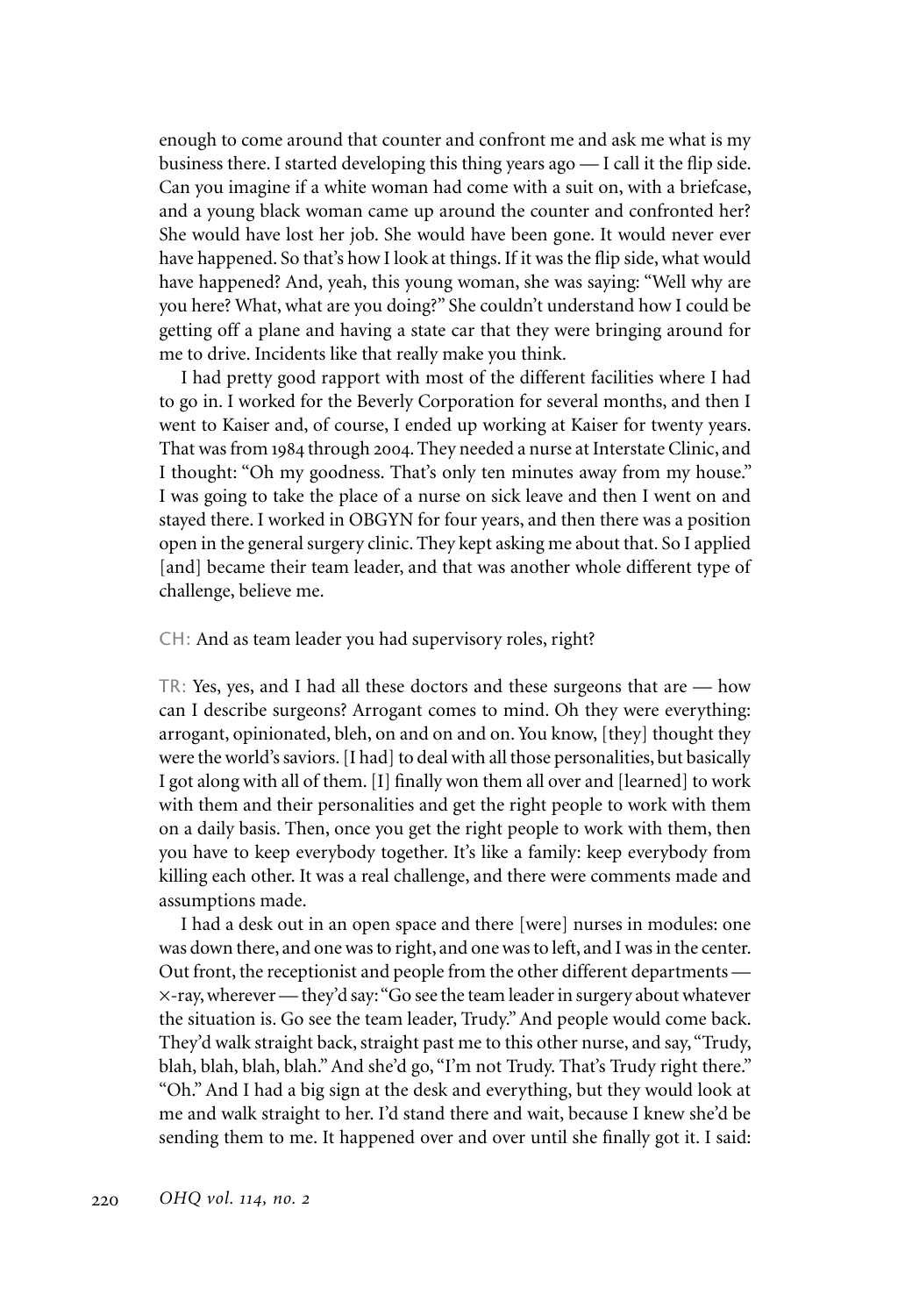

*Rice spent the majority of her career as a nursing team leader at Kaiser beginning in the 1980s and following her time with Portland Public Schools and the State of Oregon. This early 1990s photo shows Rice (center) with her outpatient surgery team at Kaiser's West Interstate Clinic.* 

"Linda, do you get it?" And she said: "Yeah, I do." [But] at first she said: "Why do people keep coming to me?" And I said: "Because it never comes across their little mind that they might be talking to a black person." They assumed that the team leader was going to be a white person, and so, they just walked right past me.

The funny thing is, when we moved to a new building, I had my own office. They would look at the name, they would look at me, they would look back at the name again, and — it happened over and over again — people would say: "Uh, when is Trudy gonna be back?" I had to learn to keep a straight face. I said: "Well, Trudy hasn't gone anywhere. I'm right here. I'm right here." It's just amazing how people would do that, but there's no way that they thought that they would be talking to a black person.

On our campus, the RNs [took] care of general complaints during the day, [problems] that individuals felt they couldn't handle. We had the team leaders take turns doing this. My day was a Wednesday. When people were sent to talk to me, they would just be [Trudy sighs forcefully], and people would say to me right in front of my face: "Well, what are you going to do? How are you going to help us?" And I would say: "Well have a seat and let's talk about it, and I'll see what I can do, and maybe I might surprise you." Usually it was something that I could solve. This one man was mad about some appointment or something that his son had, and he was so angry they sent him to me, and he [when he saw me, he said]: "Oh no." And I said: "Well, what is it? Just tell me the story; I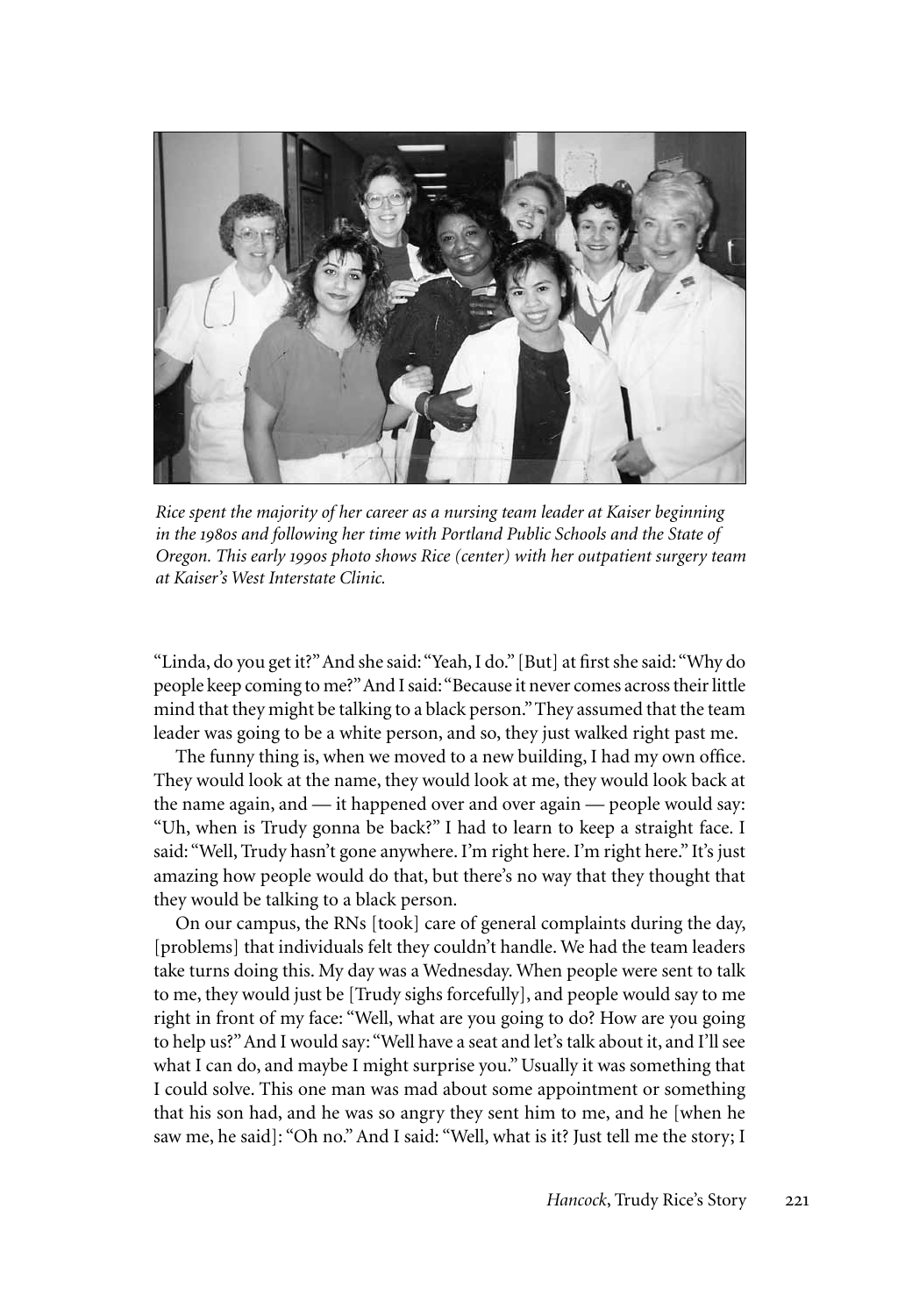

*In 1988, Rice's coworkers at Kaiser surprised her with a birthday cake inscribed "We Love Ya Mammy." Rice used the incident (and this photo) to help institute diversity training for the staff.* 

might be able to help you." So he told me this long story. So, I said: "Okay, I might be able to help you with that." So, I made a couple of phone calls, and I said: "Guess what? I've solved that. Your son will be able to be seen." [Then] he left. He wrote a letter back to the clinic: "How did that black person get that kind of power?" One of the supervisors came and brought it to me: "I want you to see this. This man had nerve enough." And I said: "Oh my goodness." Yeah, he wanted to know how I could do something that the rest of the people couldn't do, and who gave me that kind of power.

It's things like that that happen. I had asked this young nurse to prepare a room because a doctor was coming over and only had a few minutes, and he was going to run from the hospital to do a quick pro-

cedure and needed to get back. So, I said to this young lady: "Can you please have the room ready? The doctor's going to be here." About ten minutes later the patient arrived, [and] I said: "Oh, did you ever do that room? You were supposed to get that room ready. The doctor's on his way over." And so she looked at me and she said: "Okay. Yes. Yes, ma'am." Then she said under her breath: "Yes mammy." And so I said: "Oh, please don't do that. Don't call me mammy." And I think she thought she got to me when I said: "Please don't call me mammy."

About a week later it was my birthday, and they [coworkers] wanted to do this surprise thing, and I kept saying: "Oh, you don't need to." They said, "Oh, we want to do it." So I went down to a little luncheon room. When I walked in the door they started clapping and laughing, and they had a cake with the picture of Aunt Jemima on it, and it said: "We love you mammy." And of course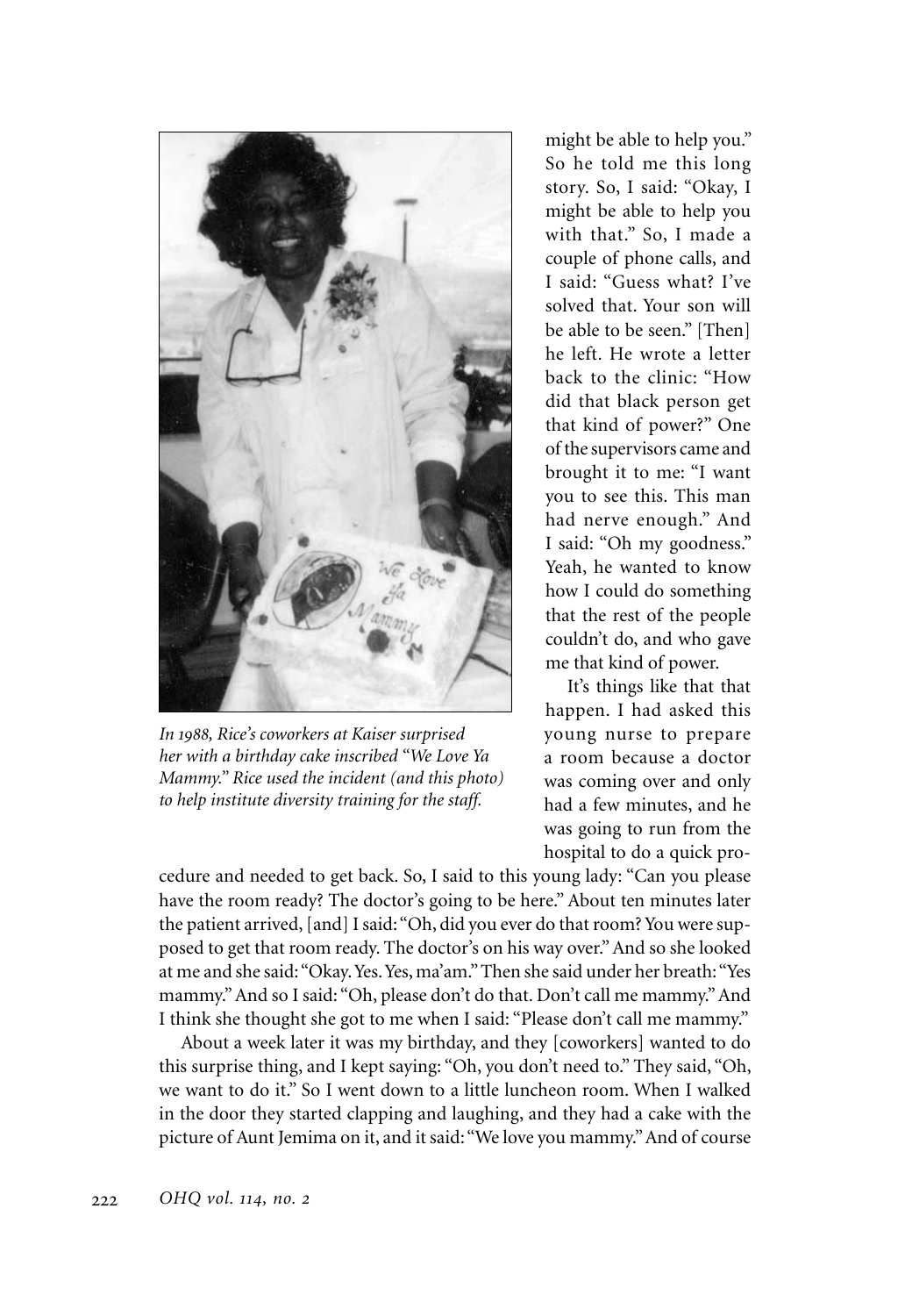the story goes that I looked at them and — after they stopped clapping and laughing and everything — I told them: "You just made a huge mistake." I told them that that was very insulting and I didn't appreciate it, and I was going to talk to the administrator about it. They had taken a couple of pictures, so I [took] the pictures and went down to the administrator's office to talk to her. But on my way down there I had no idea what I was going to say; all kinds of thoughts went through my head. One thought was: "Why don't you just walk out the door and say forget it?"

But the reason I didn't do that was because I was concerned about the young women that worked there, and I didn't want to let them down. I felt like if I just walked away then they would think: "Well, my goodness, you know, our main person just walked out the door." So, I decided to stay and talk to the administrator. Once the secretary saw me — and I told her that I needed to talk to [the administrator] immediately — I guess I must have had a look on my face, so she told me go ahead and talk to the administrator. When I got in there, I showed her the picture, and she turned pale [and said]: "Oh my God." I told her: "We need to do something about this. We need some diversity training."

From there we got the entire campus, a month or so later, set up for diversity training, and I was on a cultural diversity committee. Plus I started a group — I did that before [the cake event] — I started a group called "Harmony" where the young women were able to come and talk to me about different things that would happen to them during the day. As I would walk through the clinic, I would always say: "Oh, what kind of day are you having? Having a good day today?" And people would tell me stories about different comments that had been made to them like: "How'd you get your hair like that?" or "So, what tribe do you belong to?" Just different little comments that they had to hear. And, you know, people forget that your receptionists and people like that are your first line of people — the first impression of [the] clinic — and if they're unhappy, then it causes a lot of problems and turmoil. So, they would come to me and tell me about things that happened to them, and I would tell them: "Okay, if this person says this to you, this is what you can say back to them." And [I] try to tell them not to just explode, but to think through what is being said and why it's being said, and to keep their jobs; because if you explode, you're going to end up being fired and that other person will still be there. You'll be the one fired.

I did a lot of that at Kaiser. My work with that and with the cultural group — and I had attended several of their national conferences — and I ended up with an award for my diversity work. I was up against some people who had done some tremendous things — at least ten, twelve other people were up for that award — and I got it. So I just feel like that was worthwhile. I feel like the work I did at Kaiser, not only with patients and with working with the staff, but also working with the diversity problems, was really worthwhile.

I ran across a letter not too long ago that one of the staff had written me when I retired. And I hadn't read that letter in five years, six years, and I was amazed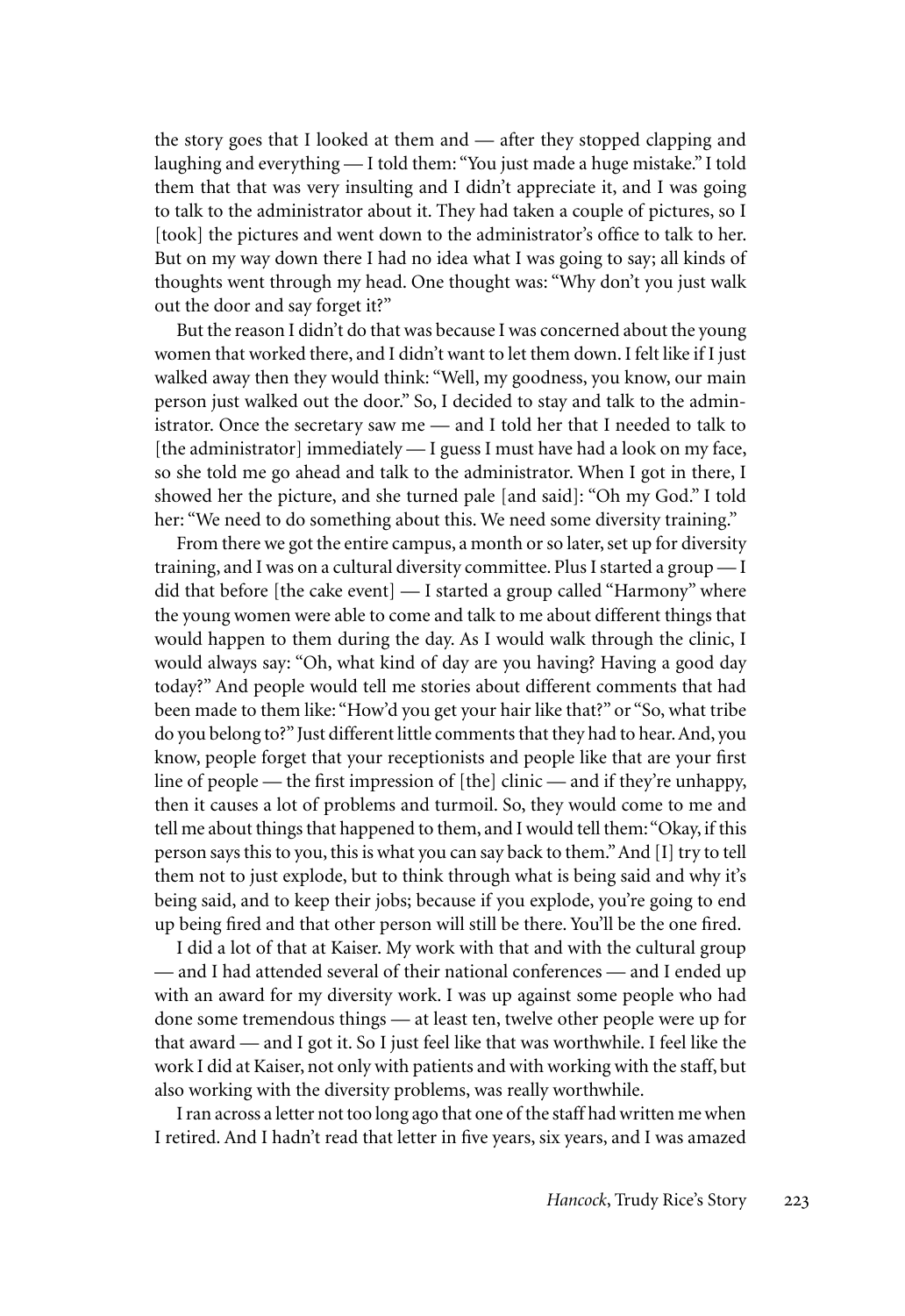

*Rice with her five children in 1997: (left to right) Kathy, Kimberly, Keith, Kelvin and Kenneth. The tradition of naming her children with names starting with "K" has been continued by her son Kenneth.* 

at how she mentioned all these things — and I'm talking about a white person, I'm not talking about a black person. She wrote me a letter. Every now and then she sends me an email, so some of the work that I did there — there's no way of putting a name or a label on it. To have the whole place run smoothly: it's a chore, it's a real challenge. I enjoyed that. I enjoyed working and using all of my skills.

CH: It sounds like you were a mentor and a role model for a lot of younger women at the time.

TR: Yeah, and I had one young woman call me, and I hadn't heard from her for three or four years, and she wanted me to come to her wedding. I thought: "Oh, my goodness. I thought she had forgotten about me." But I guess she hadn't. I always wanted to help people. I always wanted to especially help young women, because I remember being a young woman with a bunch of kids. I needed all the help I could get. I had a couple of friends that I met at Holladay Park Hospital, Perry and Danella, and they really helped me when I was struggling with my kids. My friends and my faith helped throughout. And I tried to encourage the young women I saw that way. I would say to them: "Is this something that you want to be doing five years from now? Are you satisfied with the position that you're in?" I'd say: "You know PCC is right here in our back door, so take advantage of it. If you don't do anything but take one class, just take one class